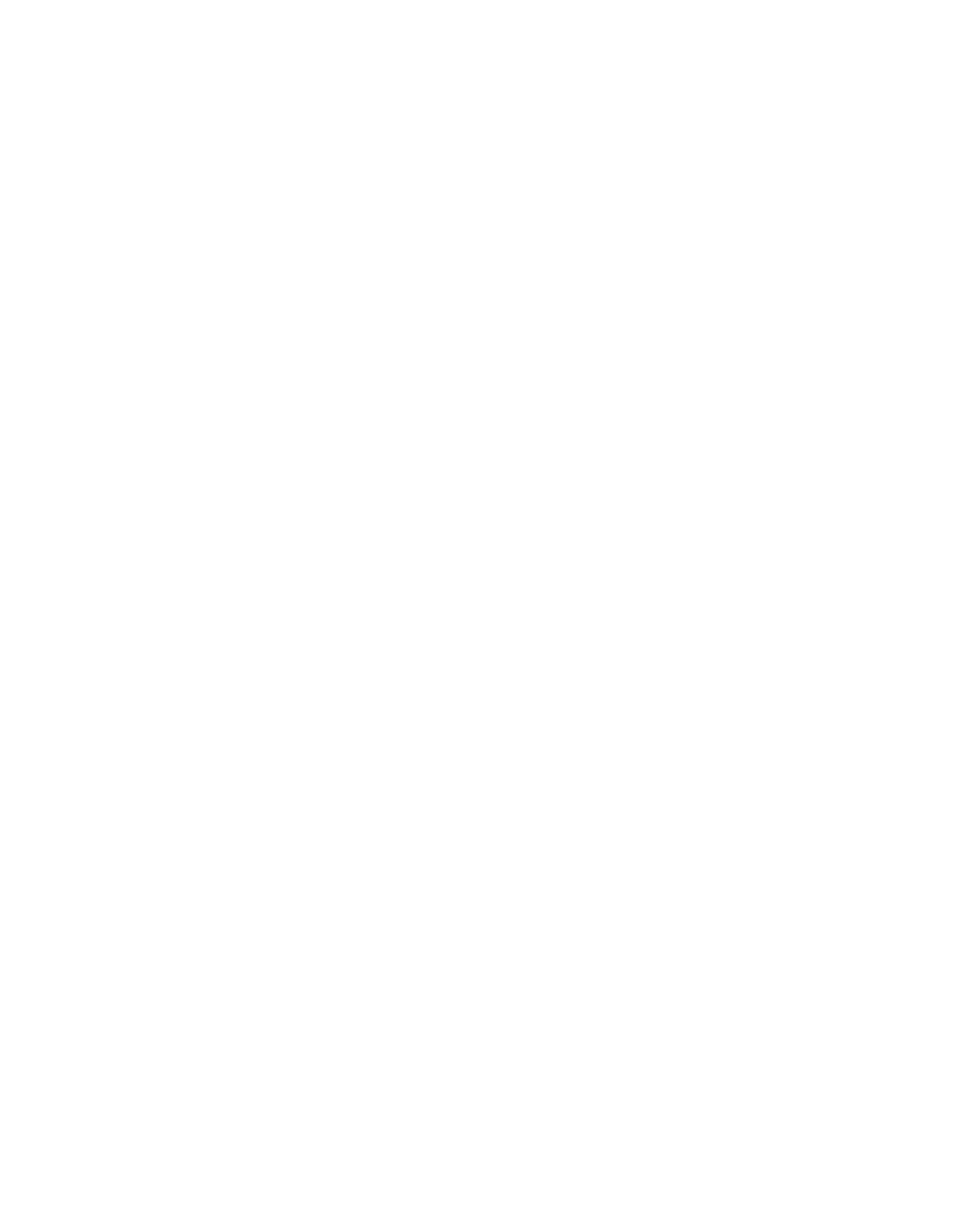#### **BOARD OF DIRECTORS**

**DIRECTOR EMERITUS** Charles E. Bates, PhD

**PRESIDENT** Charles Campbell, JD Montgomery, Alabama

**VICE PRESIDENT** Harriette Shivers, ID Roanoke, Virginia

SECRETARY/TREASURER Michael Duncan, CPA Nashville, Tennessee

Jeffrey Bennie, MD Brentwood, Tennessee

Alan Bovd, MD Brentwood, Tennessee

> Grady Bruce, MD Austin, Texas

Nery Castillo Guatemala City, Guatemala

Ouinton Dickerson, MD Jackson, Mississippi

Pat Dwyer Nashville, Tennessee

Dave Ellis, RPh Edmond, Oklahoma

Meredith Ezell, MD Nashville, Tennessee

Elaine Griffin, PhD Nashville, Tennessee

Roy Kellum, MD Jackson, Mississippi

Robert Lamb, DDS Edmond, Oklahoma

> Roger McCown Austin, Texas

Danny Minor, MD Tahlequah, Oklahoma

Larry Patterson, MD Crossville, Tennessee

Dennis Randall Bradenton, Florida

Max Reiboldt, CPA Alpharetta, Georgia

> Gary Tabor Burnet, Texas

Valari Wedel Edmond, Oklahoma

Mark Whitefield, DDS Nashville, Tennessee

## Health Talents International, Inc.

A Ministry of Teaching and Healing

2624 Buttewoods Drive . P.O. Box 59871 Birmingham, Alabama 35259-9871

**Rick Harper Executive Director** 501 / 278-9415 HTIRick@aol.com

Marie Agee, Director Recruiting & Logistics 205/991-9939 marieagee@healthtalents.org

#### "Why do you  $\ldots$ ?" "How do you...?"

These are among the most common kinds of questions that Health Talents International (HTI) answers on a regular basis. Why does HTI minister where it does? Why doesn't it work over there? Why does HTI insist that indigenous churches be self-supporting? Why does HTI charge fees for some of its services?

Just beyond the "why" questions lies another set of "how" questions: How does HTI run its clinics? How does it decide what medical services to offer? How does HTI staff its operations? How does HTI spend the money it receives from donors?

HTI, its friends, supporters, and employees have been asking and answering these questions for 35 years. This small book is an attempt to put down in writing some of what we have learned—or think we've learned—so far. It is written both for those new to medical missions and for those who have been involved for many years.

As a tool for both novice and veteran, this booklet is meant both to explain and to challenge. It explains why HTI does what it does, and how it does it—but it also seeks to spur further thought and reflection on how we can serve the Lord better. We invite your suggestions for new or improved ways to serve God in the field of medical missions—whether in Central America, Africa, Asia, or right here at home.

"Now to him who is able to do far more abundantly than all that we ask or think, according to the power at work within us, to him be glory in the church and in Christ Jesus throughout all generations, forever and ever. Amen" (Ephesians  $3:2-21$  ESV).

Chach B Campell

Charles B. Campbell President, Board of Directors March 2009

website: www.healthtalents.org • 205/ 991-9926 [FAX]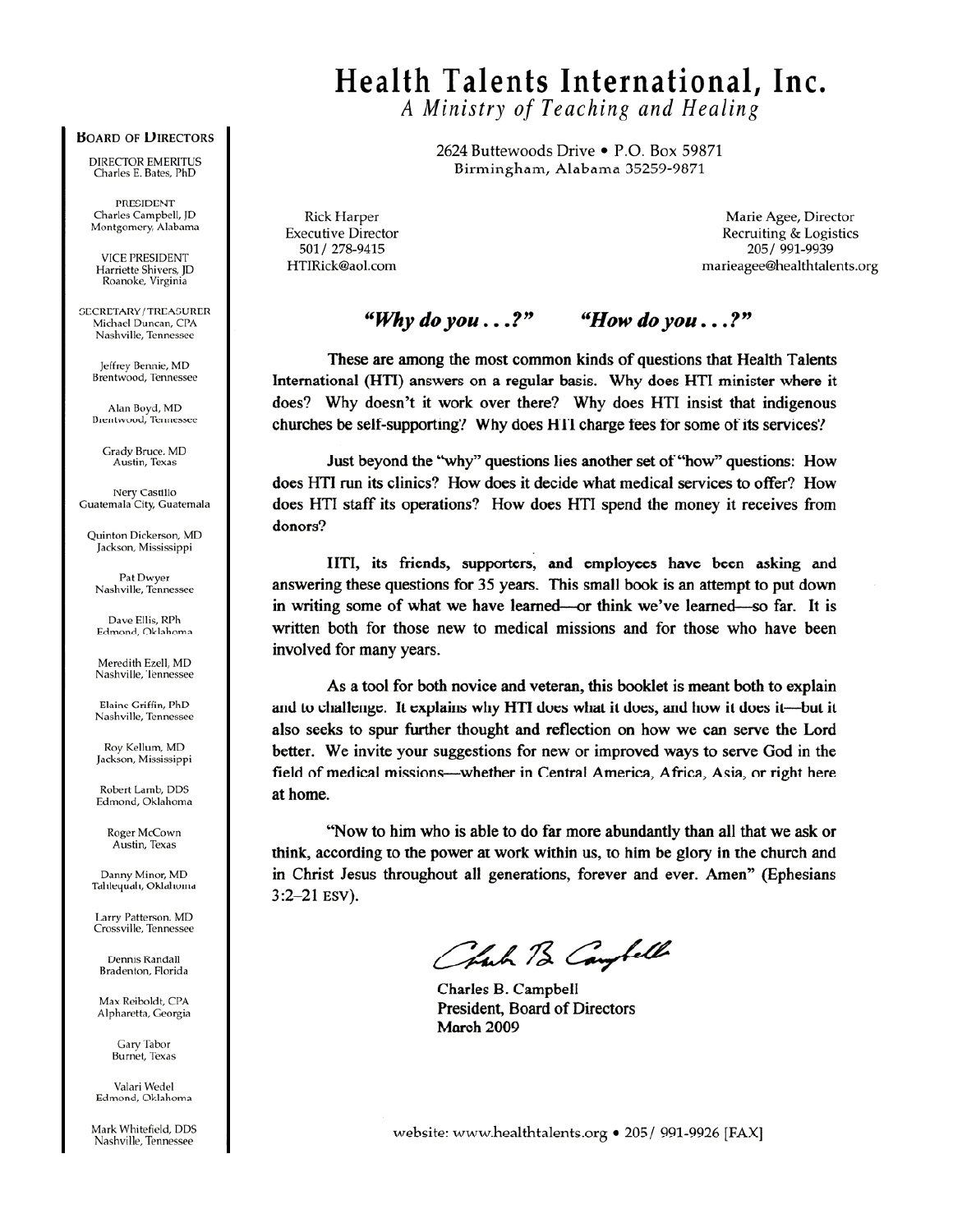This Handbook was compiled through the collaborative efforts of members of the Health Talents International Board of Directors with the intent to draw together in one document the important principles that guide HTI. Information contained in this Handbook is presented to inform our Board members, professional staff members, and those who support the work through financial contributions and volunteer personal service. An effort has been made to credit published resource material when appropriate. Any errors in form or substance belong solely to the authors. An extensive bibliography is included for those who may want to learn more about Christian medical mission work. To request additional copies of the Handbook see the last page.

Published by Health Talents International, Inc. 2009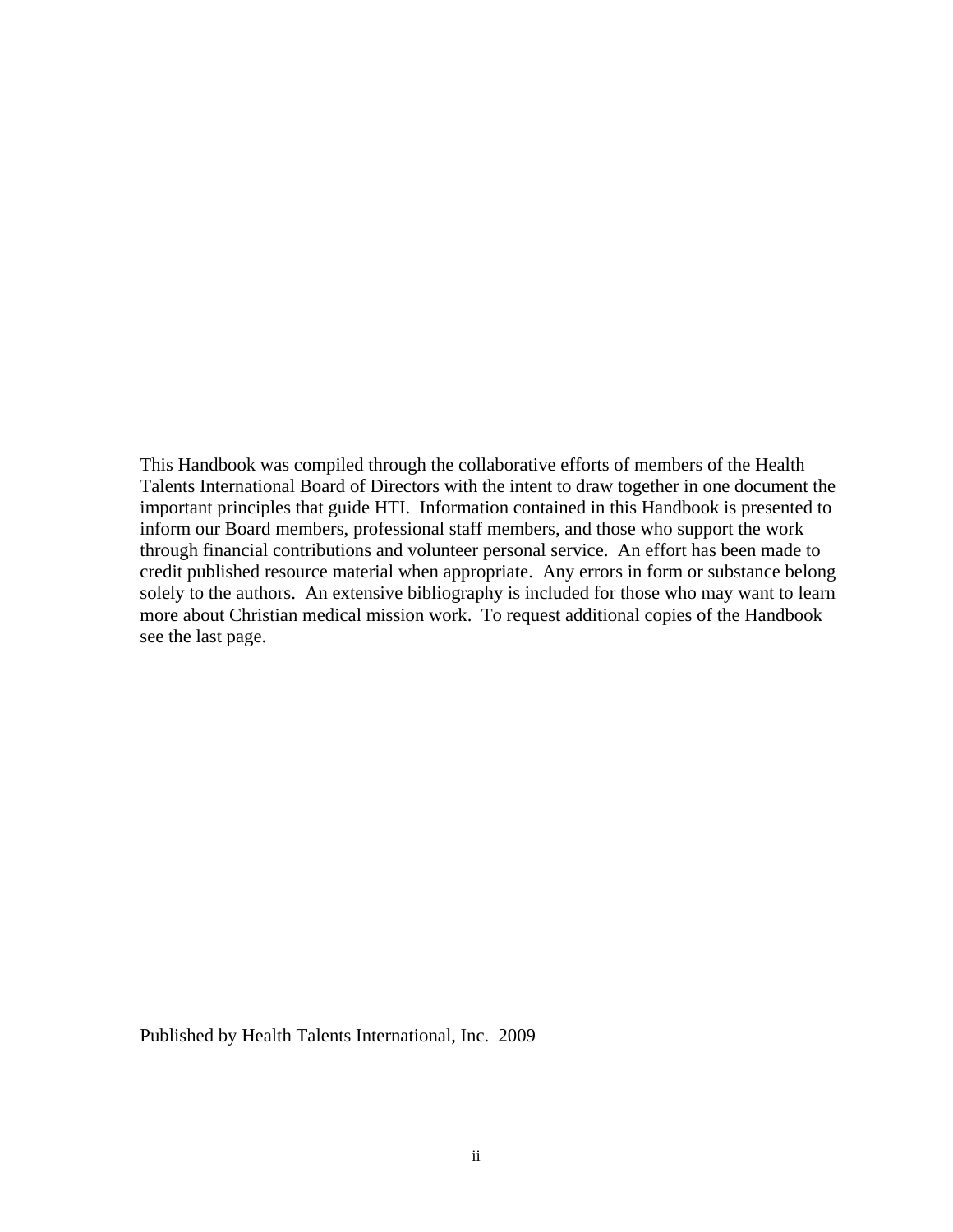| <b>TABLE OF CONTENTS</b> |  |  |
|--------------------------|--|--|
|                          |  |  |

| 8. Relationships: The Relationship/Interaction of HTI Board with TSI Board,<br>Guatemalan Churches, North American Churches and TSI Staff.  13 |
|------------------------------------------------------------------------------------------------------------------------------------------------|
|                                                                                                                                                |
|                                                                                                                                                |
|                                                                                                                                                |
|                                                                                                                                                |
|                                                                                                                                                |
|                                                                                                                                                |
|                                                                                                                                                |
|                                                                                                                                                |
|                                                                                                                                                |
|                                                                                                                                                |
|                                                                                                                                                |
|                                                                                                                                                |
|                                                                                                                                                |
|                                                                                                                                                |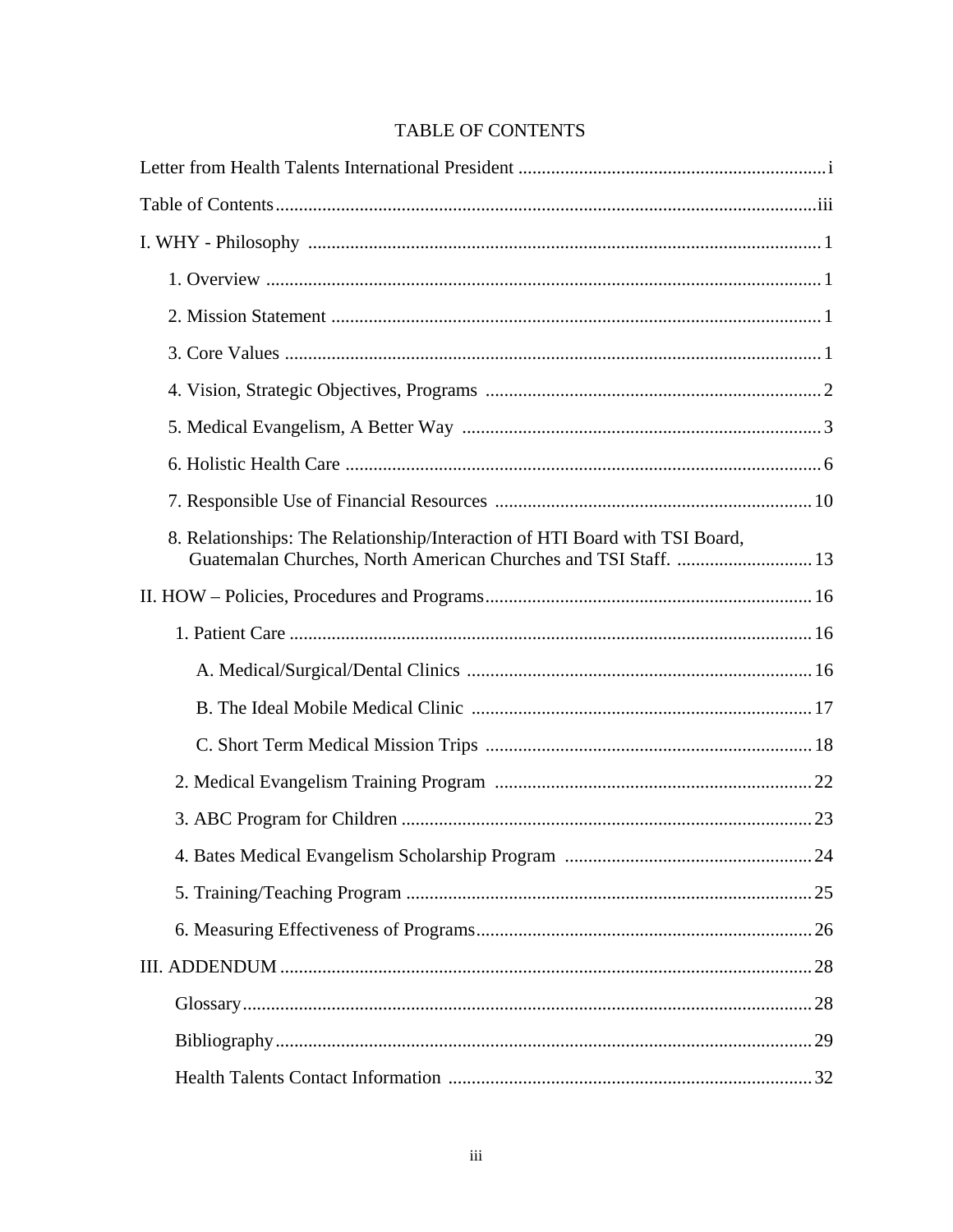## **I. WHY—PHILOSOPHY**

## **1. Overview**

### **INTRODUCTION**

Many people from various backgrounds and for a variety of reasons work with and for Health Talents International (HTI). This document is intended as a guide and a resource, and is meant to describe how showing God's love with compassionate health care is integrated with teaching God's love through Christ to accomplish medical evangelism. The various components of HTI operate through the committees of the Board of Directors for this purpose.

Health Talents International (HTI) is a Christian organization working in close association with restoration-tradition congregations, principally those known as the Churches of Christ. HTI exists to heal and teach in order to bring people to faith in Jesus Christ. Our goal is a restoration of health, described Biblically as wholeness in mind, spirit, body, and in social relationships. We believe we are called by God to serve those who are most in need of help and who are least likely to receive it. The work of HTI is focused in Central America primarily, Guatemala. In all we do, we endeavor to glorify God, encourage local Guatemalan congregations of Churches of Christ, and aid in their growth to maturity. We provide opportunities for Guatemalan and expatriate Christians to use a wide variety of skills as we work together in support of these objectives. In Central America HTI operates as Talentos de Salud International (TSI).

## **2. Mission Statement (our God-given reason for existence)**

The mission of Health Talents International is to proclaim the Gospel of Jesus Christ through teaching and healing ministries.

## **3. Core Values (describe who we are)**

The following core values guide the ministries of HTI:

- The earthly ministry of Jesus is our primary model. Medical evangelism demonstrates concern for the whole person—spiritual, social, physical, and mental.
- We depend on God's gracious provision. Prayer is essential to our work. We ask God to bless the work of HTI as we seek to do His will in the power and guidance provided by the Holy Spirit.
- The aid of North American churches is critical. North American congregations in Churches of Christ are urged to support missionaries and to be responsible for their spiritual welfare.
- We demonstrate Christian compassion. Christian health care is a demonstration of the gospel in deeds of compassion to accompany in parallel the verbal proclamation of the gospel. Health care provided will be of the highest quality taking into consideration the location and resources.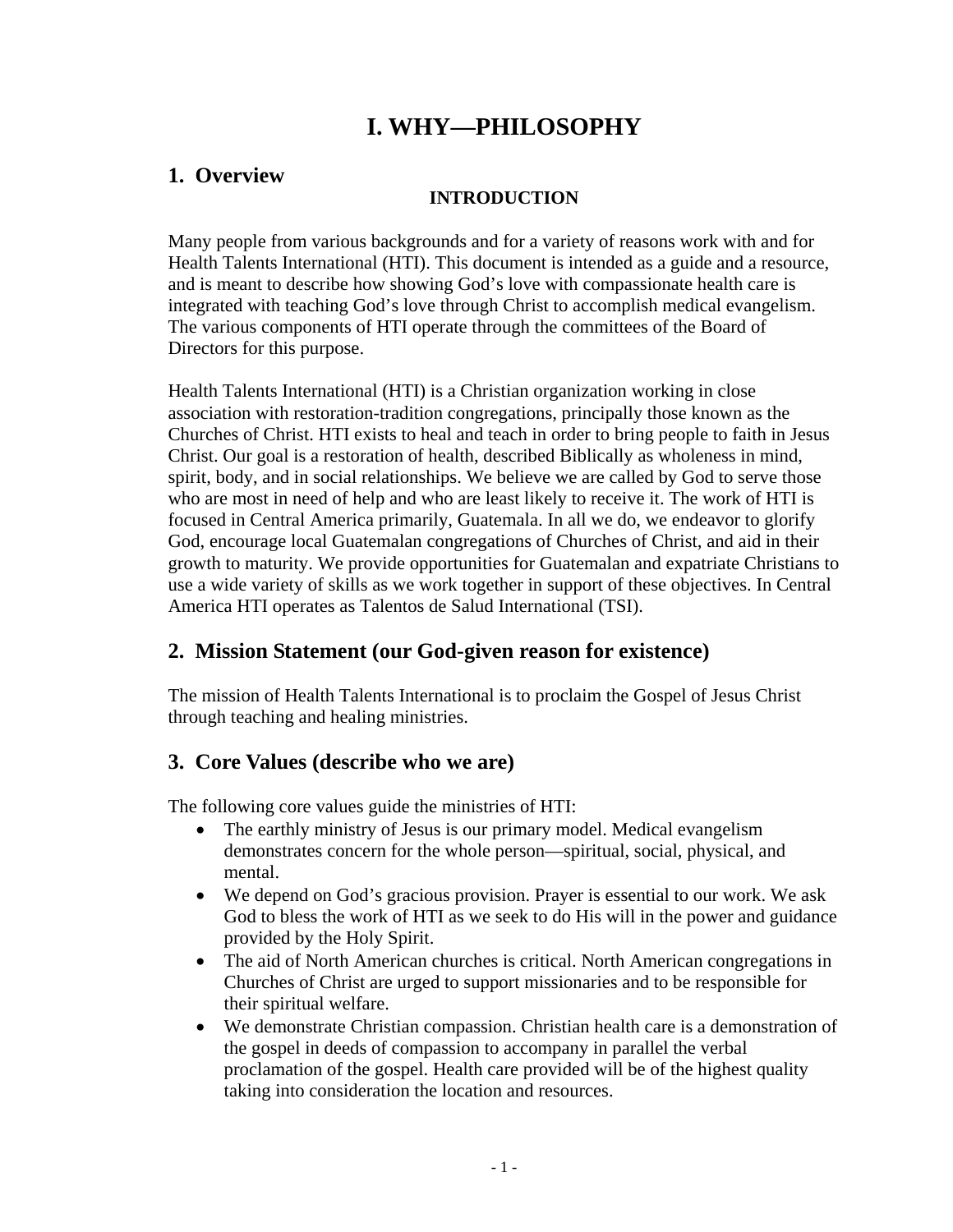- We affirm the sanctity of all human life. All life is a gift of God; the poor, the weak and the ill have a special need for Christian compassion. We do not advocate nor do we perform abortions.
- Missiological expertise is crucial. Sound missiological principles as learned by experienced missionaries and taught by mission educators are followed in all projects.
- Partnership is the norm. Ministries of HTI are conducted in ways that encourage the active participation of local Christians in all projects.
- Cultural norms are respected. Mission work will give due respect to local customs, traditions and cultural values when these are compatible with Christian faith.
- Respect for local government is of particular importance. Since we desire integrity in teaching and in health care delivery, these will be done in compliance with local laws and regulations and will be completely devoid of any political activity or bias.
- As a result of our work, new congregations should be nurtured to become mature and self-replicating. When possible, medical evangelism is accomplished in cooperation with the local church.

## **4. Vision, Strategic Objectives, Programs**

**Vision:** Through medical evangelism in Central America, HTI will nurture selfsupporting and self-replicating bodies of Christ.

## **Strategic Objectives:**

- 1. To preach the gospel in word and deed through medical evangelism.
- 2. To train local Christians in medical evangelism: professional education, Health Promoters (HP) and Volunteer Health Promoter/Evangelist (VHP/VHE) training, evangelist training, Bible seminars, staff training and retreats, etc.
- 3. To assist in the development of local Christians/health care workers for the future through the ABC and Scholarship Programs.
- 4. To provide opportunities for North American Christians to use their talents in medical evangelism.
- 5. To provide North American college students with a real-life medical evangelism experience through the Medical Evangelism Training (MET) program.

### **Programs—projects to meet the strategic objectives:**

- 1. Training and teaching programs; i.e. conferences, classroom teaching, retreats, seminars, etc.
- 2. ABC and scholarship programs
- 3. Medical, dental and surgical clinics: Guatemalan staff and North American teams.
- 4. MET Program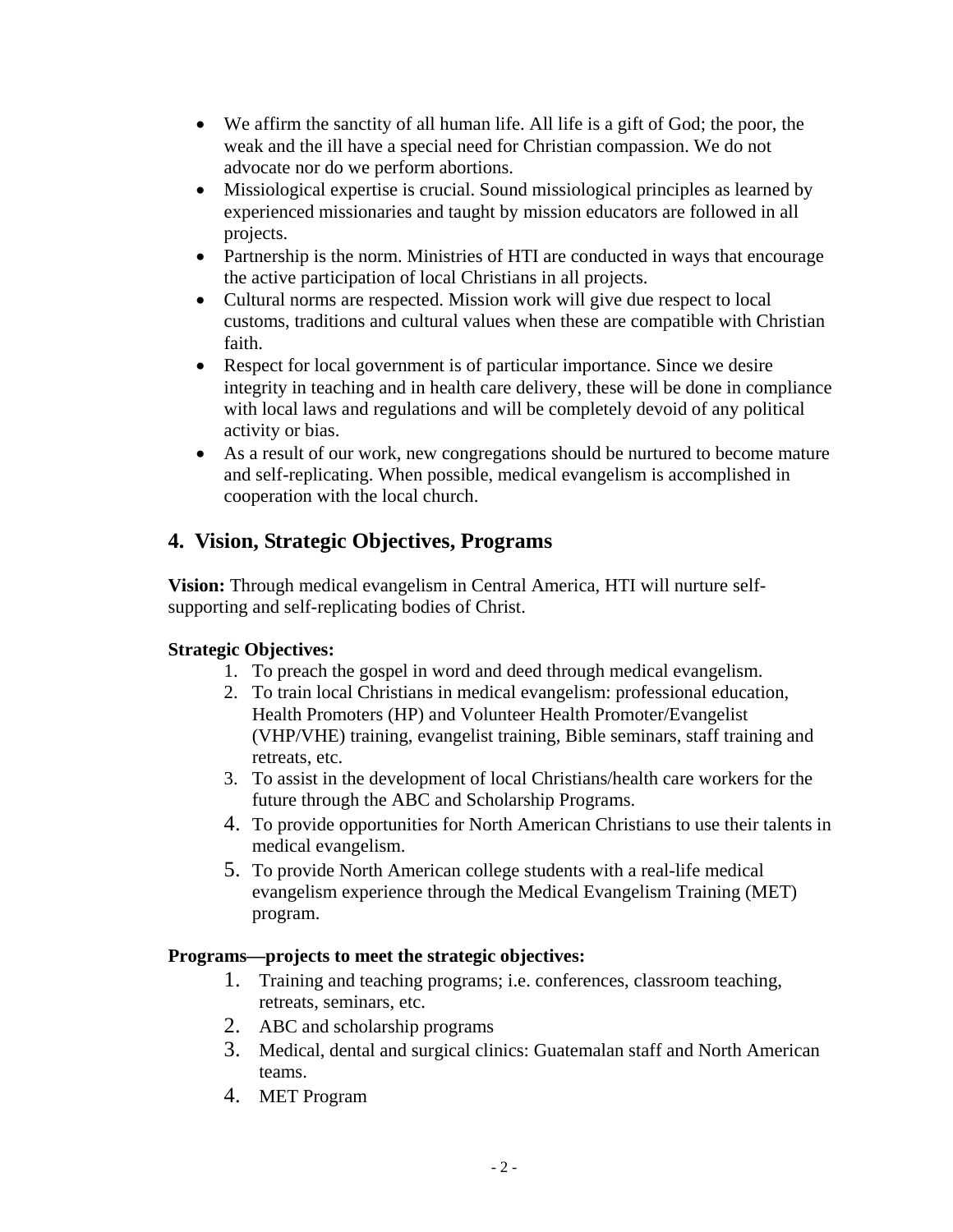#### **5. Medical Evangelism, A Better Way**

#### **ABSTRACT**

**The ministries of Health Talents International are derived from this understanding of what it means to be human. We are more than spirit and we are more than body. We are eternal, spiritual beings, inhabiting bodies that are temporal and physical. We live together in communities fractured by sinful choices and the forces of evil that remain at large in the world. This describes the people we serve, because this is the true definition of all people. We live in the time between the gate of Eden and the gate of heaven, a time radically altered by the cross of Christ.**

#### **WHAT WE DO**

We are committed to practicing medical evangelism that is the artful application of a Biblical view of health to the spiritual, physical, emotional and social needs of people. Medical evangelism is not the addition of a preaching component to our offer of physical health care and is not achieved by requiring the sick to listen to a Bible lesson in order to gain access to physical health care providers.

Rather, effective and efficient practice of medical evangelism grows out of a Biblical anthropology that defines what it means to be human, both inside and outside the Garden of Eden. We acknowledge a four-fold creation in both "before" and "after" conditions. The human body was created in perfect likeness to God, but is now subject to disease and death. The human mind was created in tune with the will of heaven, but is has been corrupted by the deceitfulness of sin. The human spirit (soul) was created in perfect harmony with the Creator, but now exists at odds with God until it is reconciled to Him through Christ. God created humans with a desire to live in mutually supportive community, but this has been rendered difficult if not impossible by the presence of sin.

The ministries of HTI are derived from this understanding of what it means to be human. We are more than spirit and we are more than body. We are eternal, spiritual beings, inhabiting bodies which are temporal and physical. We live together in communities fractured by sinful choices and the forces of evil which remain at large in the world. This describes the people we serve, because this is the true definition of all people. We live in the time between the gate of Eden and the gate of heaven, a time radically altered by the cross of Christ.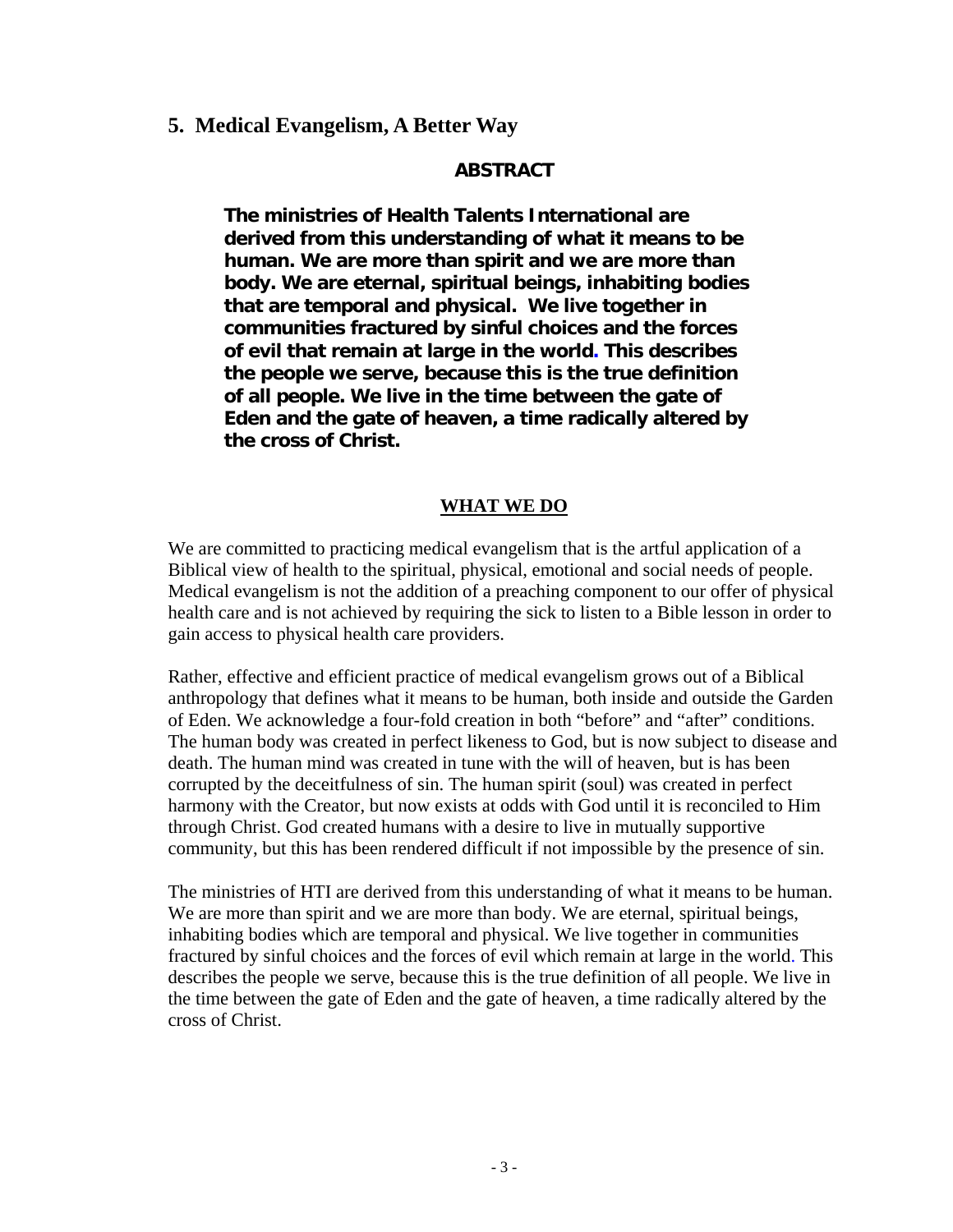#### **HOW WE DO IT**

- Our practice of medical evangelism is defined as helping individuals find redemptive, spiritual wholeness by speaking the truth of the good news of Jesus to them in a language they can understand, using methods they regard as appropriate, and doing so at those times when their hearts may be most open.
- We provide highly competent physical health care to individuals who, because of their social status, are least likely to have access to health care.
- We manage our work in ways which permit us to take the time necessary to engage people in conversations which alleviate their fears and restore their confidence in God's love for them, thereby encouraging emotional and communal health.
- We affirm that our spiritual nature is of greater value in God's eyes even when, at times, physical concerns may seem more urgent. From a practical perspective, any one of these four "needs" may dominate our activities at any time.

These priorities tell us whom we are to serve first. Because Jesus was concerned with the poor and abandoned, these should be our first responsibility. However, because our resources are limited, we cannot serve *all* the poor. The decisions we must make to use resources carefully and wisely are difficult and emotionally painful.

We are called to those whom the world has forgotten and who live at the margins of society—the abandoned ones. We are sent to persevere in service to those who will remain unserved if we do not serve them, to those to whom the usual and customary avenues to social justice and physical well being are summarily denied. In Guatemala, those are mostly the indigenous people. They are not persecuted; rather they have been rendered invisible. We are sent to "see" them and having seen them, to serve them.

#### **EXPANDING ON THE ABOVE**

Our priority is to preach the good news of the kingdom in ways that result in people becoming disciples of Jesus and members of His body, the church. (Matthew 28:18-20). We cannot do this alone. It is not our responsibility alone. We must work alongside our Guatemalan brothers and sisters in this holy mission. We take seriously their preferences regarding how and where to work. When our view of what should be done is different from their view, we seek useful compromise. We teach a better way only when we really have one.

Effective medical evangelism takes seriously the culture of the people among whom we work. In Guatemala this means understanding the culture of both Mayan and Hispanic peoples. Ethnic prejudice will, at times, hinder our work. We can diminish these problems by being careful to work in areas of locally perceived need.

A comprehensive grasp of local cultures along with an understanding of locally perceived needs will help us discern when the care we deliver is best offered in a home setting, in the community, or in our own clinics or hospital. Each of these options has its benefits and limitations.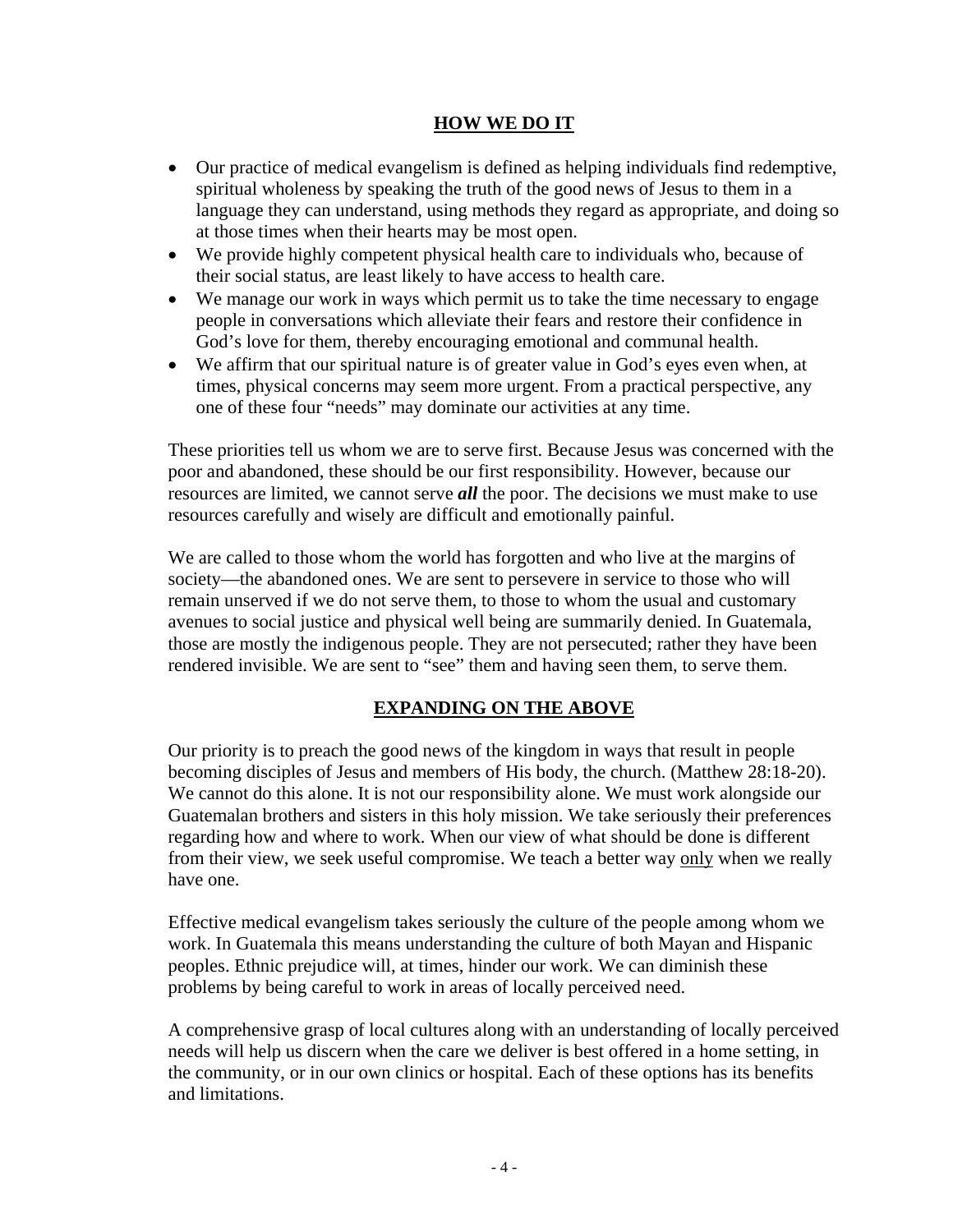We are called to be familiar with the worldview of those whom we serve. We intend to work in a way that respects local beliefs and practices while, at the same time, giving a strong, culturally appropriate voice to the gospel.

We select areas in which to work using these criteria and train as our co-workers those who appreciate these principles. This is done in partnership with those Guatemalan Christians who live close to the sites where we work. We consult with them to make them part of the solution. We build trust through our continued presence in their local communities.

Alongside the verbal proclamation of the good news is the urgency of meeting physical, mental, and social health needs. This "medical" part of Christian medical evangelism is not a "door-opener"; although it will open doors. Compassionate health care is a Christian calling, and to offer it in the name of Jesus follows His example and requires no other justification. While it is possible for non-Christian physicians to provide competent physical health care, it is also true that only Christian health care providers can minister this care in the name of Christ. On occasions we welcome as co-workers men and women who do not know Christ as Lord. But in doing so, we accept the responsibility for covering their lack of faith with our own. We are not a secular organization doing nice things for needy people. We are Christian medical evangelists. This is who we are. This is what we do.

The efficient delivery of coherent health care requires a legitimate partnership between competent evangelists, health care practitioners, trained Christian Health Evangelists, and local church members. A strong program of cross training is necessary. Volunteer Health Evangelists are trained in the principles of Christian living and in the principles of a sound social life. Health care professionals receive training in evangelism. This approach is effective only if partnered with local Christians. The international workers who participate in the work of HTI must have a clear understanding of these principles and a commitment to honor them while working with HTI.

Our founding principle finds its best expression in **Matthew 9:***35 Jesus went through all the towns and villages, teaching in their synagogues, preaching the good news of the kingdom and healing every disease and sickness.* There is a **priority** in His words that is intentional. We are sent to serve eternal purposes, while attending to temporal needs. The more immediate need may not always be the more important one. While we will always address the urgent needs in the best way we can, we acknowledge that our most important work remains that which was also the work of our Lord—restoring right relationships with God and neighbor.

*(The section authored by Roger McCown)*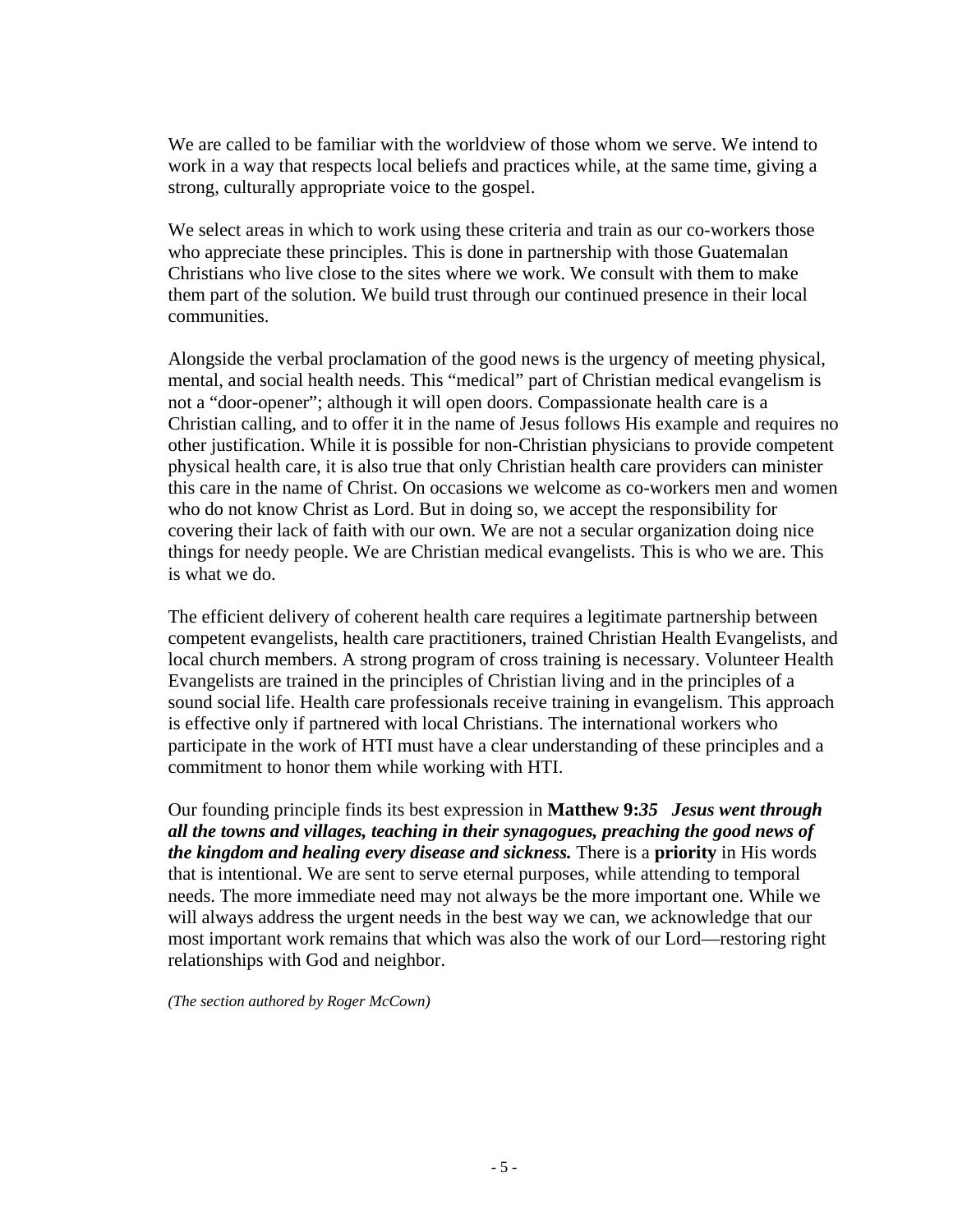### **6. Holistic Health Care**

#### **ABSTRACT**

**The Christian understanding of health (salvos) involves wholeness of the entire person: spiritual, social, physical, and mental. Jesus often healed by saying, "your sins are forgiven." His teaching and healing was one mission. Physical and spiritual sicknesses are parts of the whole person, not separated. Holistic care moves beyond the conventional concept of missionary medical care as treatment of the sick person in a clinic or hospital in a religious (Christian) context and encompasses strategies which prevent disease spread and promote healthy living at the community level.** 

#### Holistic Health Care in Missionary Medicine I

The Christian understanding of health (salvos) involves wholeness of the entire person: spiritual, social, physical, and mental. Jesus often healed by saying, "your sins are forgiven." His teaching and healing was/is one mission. Physical and spiritual sicknesses are parts of the whole person, not separated. Holistic care moves beyond the conventional concept of missionary medical care as treatment of the sick person in a clinic or hospital in a religious (Christian) context and utilizes strategies which prevent disease spread and promote healthy living at the community level.

Curative Medicine is defined as the treating of sick persons in clinics and hospitals using medical care appropriate to the setting and disease process. Since missionary medicine is practiced mostly in developing countries, a three-fold understanding of holistic health is most applicable.

Preventive Medicine involves treating persons before they become sick. Methods are used which attempt to prevent pathogenic organisms from entering the body, inhibit their spread, or render them ineffective by immunity. Personal hygiene and vaccinations are examples of these techniques. They do little, however, to eliminate germs or toxins from the environment.

Promotive Medicine calls for public health programs that require the collective action of the community to change habits and environmental conditions so that transmission of disease is no longer possible.

As an example, consider infectious diarrhea in a community. Curative medicine is the treating of the sick person with antibiotics and fluids. Preventive medicine involves teaching persons to boil water in the home for drinking purposes. Promotive medicine requires providing a pure water source (water well, water purification system, etc.) for the community.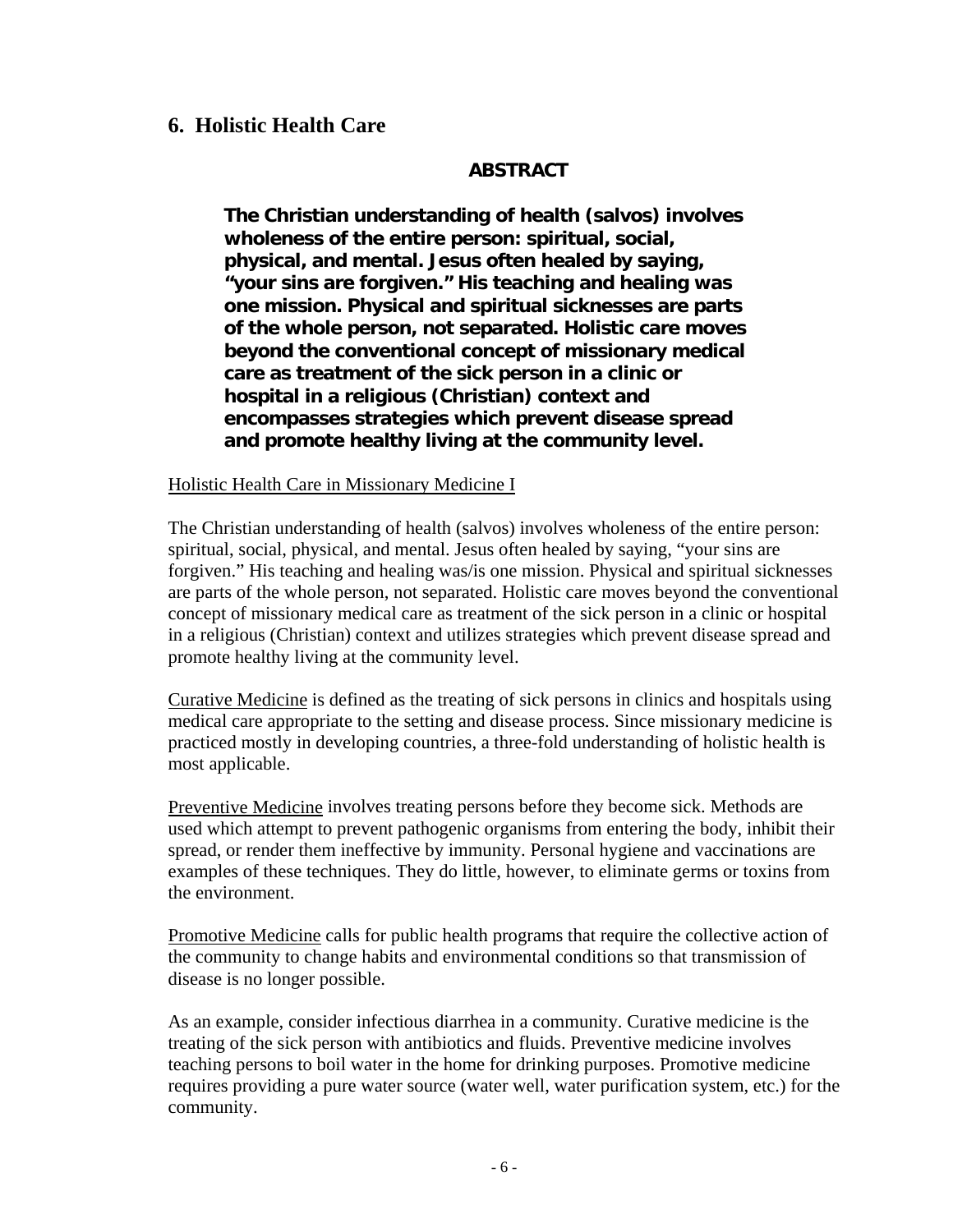Promotive medicine is logical, cost effective, and the most humane method of disease eradication. However, it is often ignored or relegated to a minor position in the overall plan of missionary medicine.

Why is curative medicine often at the forefront of medical missionary efforts? Because curative medicine meets a definite felt need of the sick person and family. It generates financial income, albeit limited. It is the immediate response of Christian compassion to an urgent situation. Results of medical treatment of the sick are seen quickly, often in a few hours or days. It requires health care facilities such as clinics or hospitals for which funds can be raised from North America. Supporters can see the physical facility as the fruit of their interest in missions. Health care teams are not displaced. They need go only to the facility to give health care to the people. Little or no community action is required of the local population. The patient needs only to seek attention at the health care facility.

Once the curative facility is established, an immediate response to the felt needs of the population is demonstrated. Usually the death rate for the treated disease processes will decline but the incidence of disease in the population may be unchanged. Preventive and promotive programs require much longer before measurable health improvement. Community action and change in established habits require prolonged efforts before results are obvious. However, over time the community will see that new ideas and cooperative efforts will improve the life of all.

Promotive programs have the lowest cost per patient but require longer for results to be seen. Income from these efforts is nonexistent. However, the results are usually a longlasting improvement in the health and often the elimination of certain diseases from the community. Promotive programs reach the people where they live, require displacement of missionary health personnel to the community level, depend on mobilizing community action and ask the local people to take responsibility for change. Health care professionals are usually not needed for promotive health programs.

The difficulty of establishing programs of promotive medicine is well stated by Franklin C. Baer, "Most people are not willing to pay someone to convince them to change their habits."

The best health care utilizes all three of these approaches in an integrated program. Advantages of curative medicine such as meeting felt needs and income production are realized and concurrently preventive and promotive programs involve the people, leading to long-term health improvement of the community. For example, an integrated program to treat intestinal parasites would simultaneously treat persons ill with worms (curative), teach the importance of personal hygiene to avoid infestation (preventive), and stimulate community action to construct latrines (promotive).

Despite the best efforts curative medicine often unintentionally emerges as a priority. The continual stream of sick patients occupies the health care team, North American medical professionals expect to come to the mission field and practice curative care because this is what they are trained to do and how they practice at home. Supporting churches in the North American with little knowledge of public health methods expect to see curative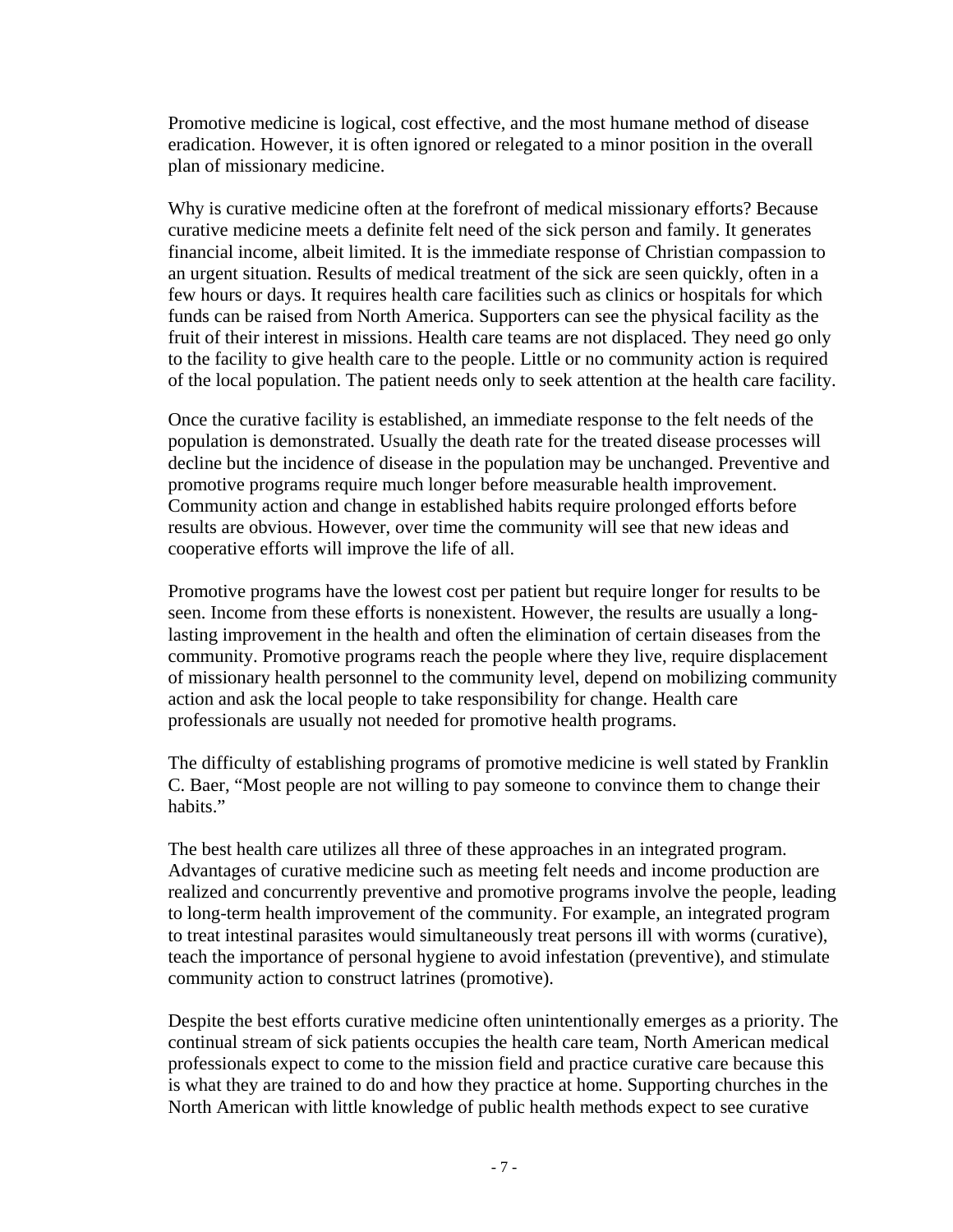care. The construction of clinics and hospitals gives supporters (at least the appearance of) tangible evidence of good being done in the mission field.

Continued attention must be given to following the integrated model of health care. Scheduling of activities, allotting resources, teaching and training of personnel and solid commitment of the overseeing Board are essential. The goal of an integrated program is always the same: to improve the physical, spiritual, social and mental health of the community through Christian health care evangelism.

#### Holistic Health Care in Missionary Medicine II

Part I is a general statement in a general way about holistic health care in the mission setting. Part II suggests ways these principles can be applied to the work of HTI in Guatemala and other sites.

Curative care is now being given at the mobile clinic sites and at the surgery clinics held at Clinica Ezell. Physicians, dentists, nurses, and health promoters (HP) staff the mobile clinics. The surgery clinics are the peak of the pyramid of our work and get the most attention in the United States. They have the highest cost per patient and do a wonderful work. They permit North American surgeons to do what they are trained to do in the United States and do not require the surgeon to have any significant knowledge of missionary medicine techniques or the culture. They exist to SERVE the patients referred from the mobile clinics held in the villages. Christian compassion is demonstrated and dramatic results are seen in individual patients. The North American teams benefit greatly from each of these short-term mission trips. There is no change in community health or disease incidence as a result of these clinics.

Preventive care can be done in the mobile clinics. There is often time for teaching in hygiene techniques, diet instruction, infant care, water boiling, etc. Training of Volunteer Health Promoters helps achieve this objective. It is essential that each Health Promoter have a thorough knowledge of *Donde No Hay Doctor.* Immunization status of the children in each clinic site should be determined. Preventive care is the mid-level of the pyramid of our work. It reaches a larger number of patients than are seen in the surgery clinics and the cost is less per patient.

Promotive care has the lowest cost per patient, reaches the largest number of patients, and is most likely to reduce overall incidence of disease in the population but takes a much longer time. It usually does not require health professionals. Currently, efforts in this area have been attempts to supply pure water to the people in villages. Other measures include latrine building, stove construction, diet instruction, etc., and stimulation of community action to encourage the people to take the responsibility for their health. Promotive care is at the bottom of the pyramid and is the "grass roots" level of care. It reaches the most people and requires little or no participation by North American health professionals.

The Christian Health Evangelists (CHE) of Medical Ambassadors or Life Wind is one long-term means to help us achieve our goals. In our adaptation of this program we use the term Volunteer Health Evangelists (VHE). Our approach is to locate local church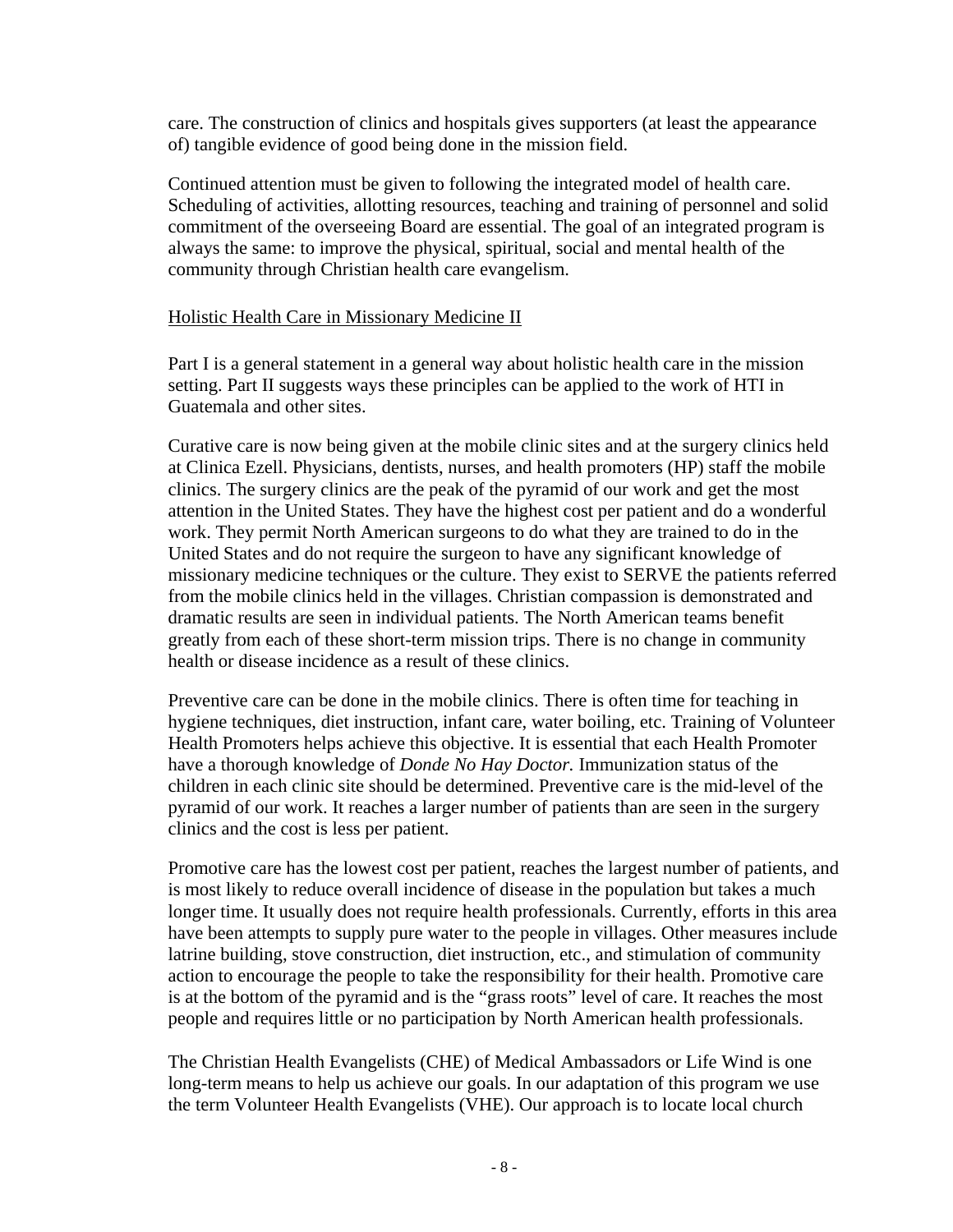members who live in each village and who are willing to be trained in promotive health. The candidates are those who come to the mobile clinics from the local church and work with our teams in the clinic. These helpers are VHEs or sometimes referred to as Village Health Promoters. The distinction is that these persons are local Christians in each village who do not travel and who volunteer their services. The CHE model requires modification for us to apply it to our program of mobile Christian health clinics which ideally are an outreach from each local congregation to their community and which should in the long term improve the health of the community and help churches to grow spiritually and numerically.

The approach to teaching public health (preventive and promotive) in each village must be individualized. The needs are different for each village. Some need pure water; some need teaching on personal hygiene or childcare. Others may need immunizations or latrine construction or teaching about trash disposal.

The level of local church understanding and involvement varies. Of primary importance is that our staff, especially the Evangelistic staff, understands these principles and takes the lead in involving the local church in these activities. This requires teaching of our staff in Guatemala before these ideas can be communicated to the local village churches and members can be involved.

An understanding and commitment by the HTI Board to integrated health care (curative, preventive, and promotive health care) is essential before implementation of these principles to the work in Guatemala. Staff understanding of public health care teaching from a Christian perspective at the village level is of primary importance.

#### Holistic Health Care in Missionary Medicine III

Health care missions in developing countries is a powerful demonstration of the Gospel. Jesus pointed to what He did when He was asked by John the Baptist's disciples if He is really Messiah. (Matt. 11:1-6) When we as disciples of Jesus extend healing in His name we demonstrate who He is and authenticate his Messiahship. Therefore, three patterns of thought must be blended in our work.

First, holistic health care from a Biblical basis is rooted in the understanding that healing is integral to the Gospel proclamation. It is a demonstration of the compassion of Jesus and who He is. Therefore, it is what we should be about. Healing ministries are an expression of the victory of the reign of God.

Second, the level of health care technology applied must be appropriate for the location and cultural conditions we encounter. Scientific medicine and public health practices must be adapted and applied in a way that they can be accomplished in remote rural settings by visiting North American as well as local Christians. High levels of technology are usually not feasible or appropriate. This means when possible using low technology methods and procedures that can be carried out with material and supplies available in the country. When current scientific standards require a higher level of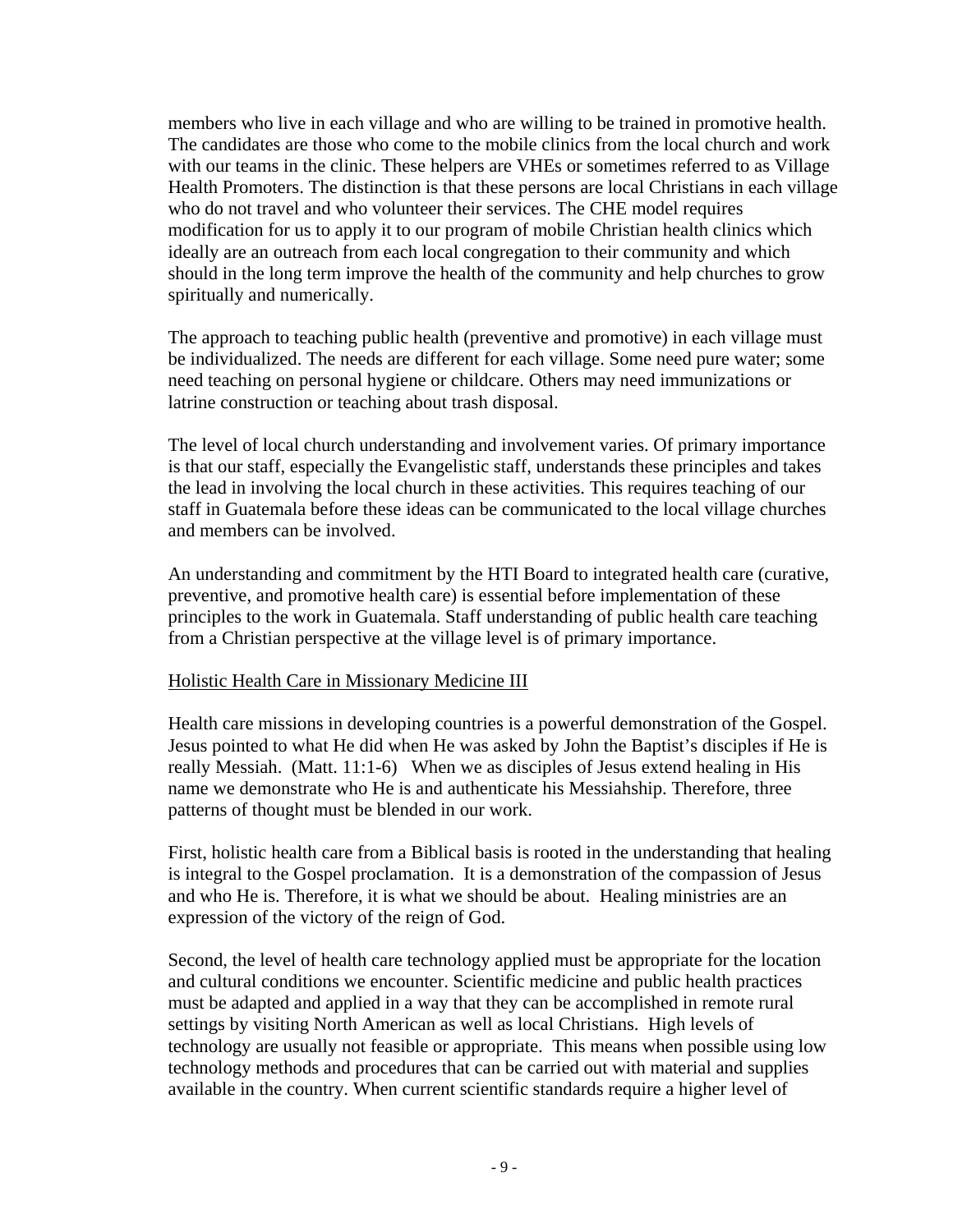technical support this must be made available from the United States. The highest level of care must be given to the best of our ability with the resources we have.

Third, healing and verbal proclamation must be done in cultural context. Local cultural understandings and practices must be understood so that health care practices can be presented in such a way that they will be accepted while maintaining a proper scientific basis for what we do and not diluting the Biblical message. This may be no easy task. Christian humility and personal respect for others, no matter how different from us, must be a mark of our ministry. Scientific and cultural arrogance has no place in our work.

Three things must be blended with integrity in all we do: (1) a Biblical understanding of holistic health with Jesus as our model; (2) modern scientific health care techniques; and (3) respectful non-arrogant approach to local cultural traditions.

*Authored by Quinton Dickerson, M.D.: Part I adapted from "The Importance of Integrated Medicine (1982) by Franklin C. Baer who worked in Zaire; Part II, see* Donde No Hay Doctor *(Hesperian Foundation); Part III see Health, Healing and God's Kingdom by W. Meredith Long, Chapter 10.* 

## **7. Responsible Use of Financial Resources**

### **ABSTRACT**

**HTI recognizes the stewardship responsibility that must be honored in use of donations to Christian medical evangelism. Material gifts to the ministry must be used responsibly, prudently, and wisely and ought to respect the generosity of the donors, realizing that these resources have been given with the expectation that they will be used for the glory of God.** 

A. HTI recognizes the stewardship responsibility that must be honored in use of donations to Christian medical evangelism. Material gifts to the ministry must be used responsibly, prudently, and wisely, and ought to respect the generosity of the donors realizing that these resources have been given with the expectation that they will be used for the glory of God.

B. Health care and assistance to those in need is given in ways that avoid fostering dependence. We attempt always to encourage self-motivation, independence, and personal responsibility, respecting the dignity of those we serve. Therefore, HTI in its ministry does not give clothing, food, etc., in public distribution. We do not construct church buildings for indigenous congregations or build homes for families. Those helped should in every way be encouraged to take responsibility to care for themselves, their families, and communities.

C. Medical assistance to the poor is provided in ways that are not perceived as an enticement to become believers; health care is a demonstration of Christ's compassion,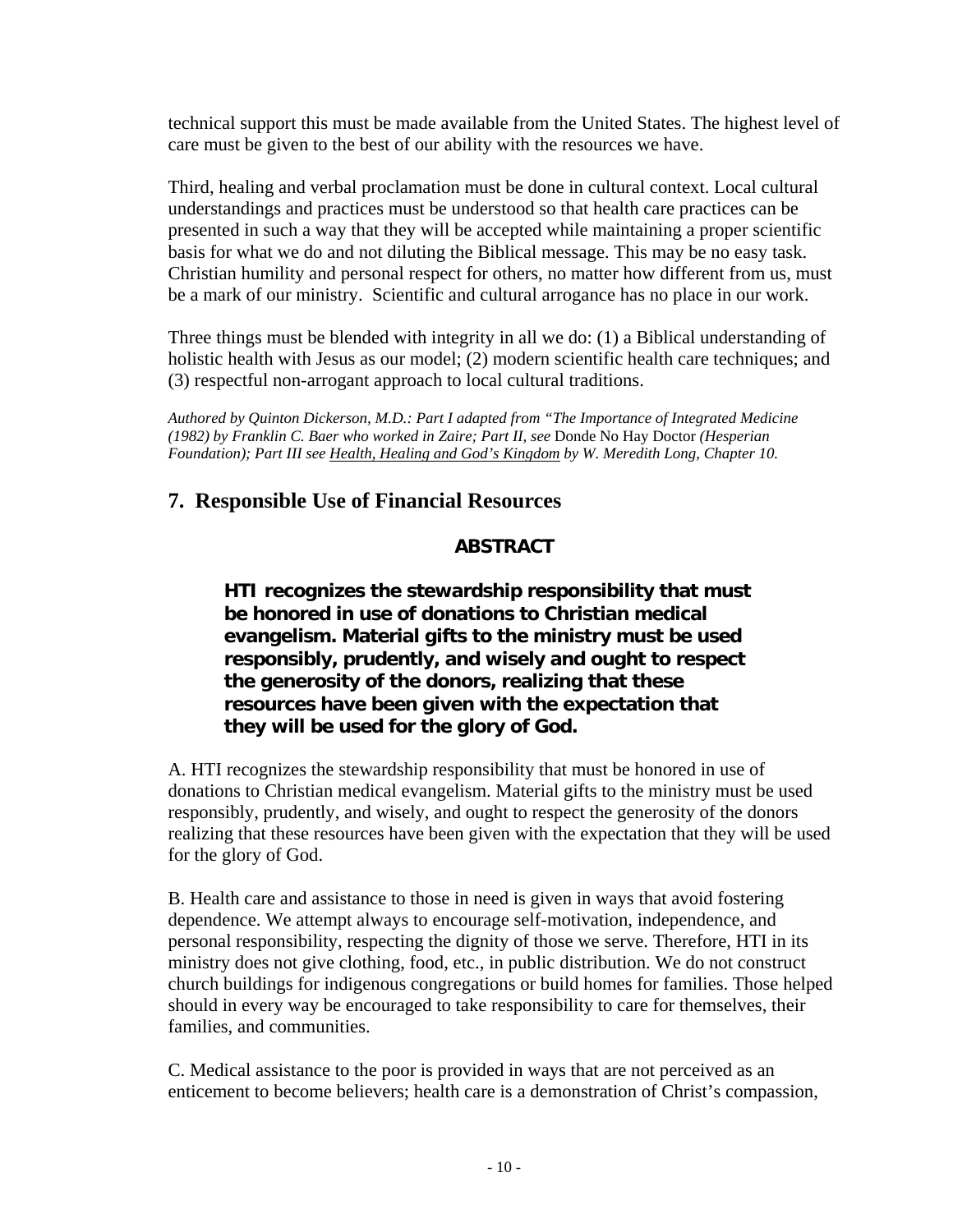not a way to "buy" the favor of those we serve. The ministry of health care requires that we expend significant financial resources to heal the sick in Jesus' name. We ask those we serve to pay a nominal fee if they can and most do. We do not deny care to those who cannot pay.

D. We respect cultural differences of those we serve and recognize the unconscious tendency of those being helped to please those who help. Material assistance is best distributed through communities of local believers. For example, assistance for children in the ABC Program is channeled through local churches.

E. We strongly discourage North American churches from hiring and paying local preachers. We encourage indigenous congregations to support their own ministers consistent with local cultural and economic conditions.

F. Churches in the United States support U.S. citizens serving as missionaries in Guatemala. We also seek U.S. congregations to support local health care professionals working with HTI/TSI. HTI through TSI provides salary for health promoters, administrative and support staff.

G. We respectfully request of all those who visit and/or participate as short term missionaries in health care understand these policies and agree to abide by them.

#### RATIONALE:

Often visiting short-term missionaries (STMs) desire to distribute material goods (food, clothing, house wares, etc) when they visit the mission field. When goods are distributed to both believers and non-believers in the communities they visit the result is seldom beneficial in the long term. In order to understand why this is so, one must separate the *intention* of the donor from its *effect* on the recipient as these are seldom, if ever, the same.

On the one hand, the intention of the visiting STM may be motivated by a genuine desire to be "helpful" (while usually failing to grasp what actually helps) and to use material goods to open doors for the gospel (an approach to be avoided because of the risks it poses to a legitimate acceptance of the good news.)

On the other hand, the intention may occasionally derive from the STM's sense of guilt at having an abundance of this world's goods and seeking to feel better about what he/she has by giving away what he/she no longer needs, so assuaging to a degree this guilt. There are, of course, stages of motivation between these two extremes.

The first occasion of donated goods is almost never at the request of the local believers. Once they have learned that STMs are willing to do this, the requests are usually forthcoming.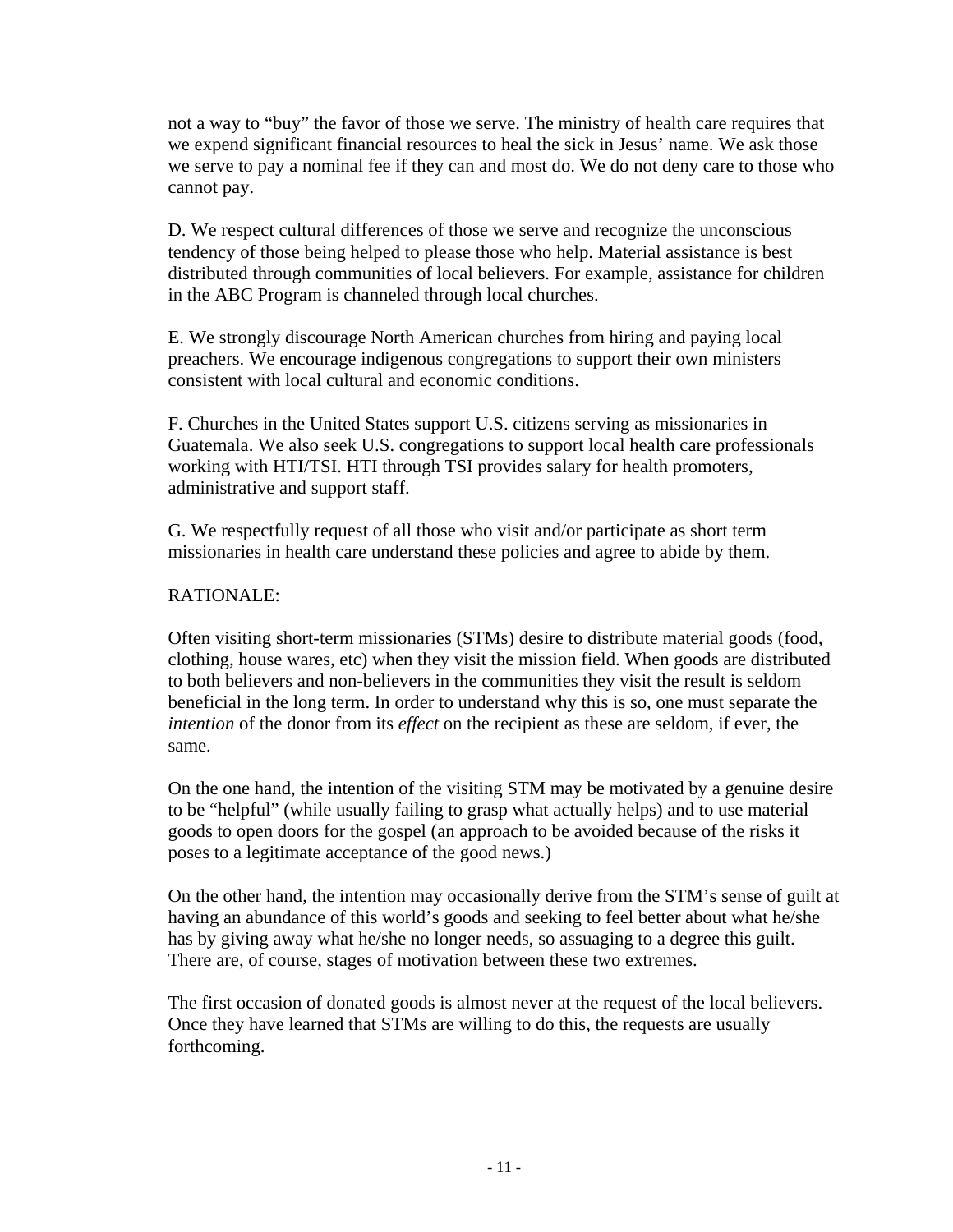Negative results are produced because of the following factors:

- a. Failure to involve local church leadership in the planning and distribution of goods. As noted earlier, the "idea" for donations is seldom if ever the brainchild of local believers *initially*. However, once they are trained to be recipients, they will all but demand more and more. Local church leaders rarely "own" the idea, and may, in fact, wisely distance themselves from the "give aways" in order to avoid the problems it produces.
- b. The STM has little or no understanding of the social/cultural setting in which he is working. What "helps" in one's home culture will in many instances actually "hurt" in the host culture.
- c. The STM is almost always unable to converse directly with local believers in their own language without the use of an interpreter.
- d. The sense of goodwill that the STM feels makes it difficult to perceive clearly the negatives of this practice. ("If it feels so good, how can it be so wrong?")

The end result of these donations usually results in the following:

- a. An increased dependence on STMs.
- b. Jealousy between those who received more and those who received less with resulting problems in both church and neighborhood.
- c. Anger on the part of those who, for whatever reason, were excluded in the distribution. (Acts 6)
- d. Expectation that those who come to faith will receive more goods.
- e. Growing desire for different kinds of help (building church buildings, building individual homes, providing financial support for church workers, etc).
- f. STMs become disappointed and frustrated upon seeing these reactions to attempts to be helpful.

Community & Family Development or Relief Projects:

In keeping with HTI's desire to provide curative, preventive and promotive care, we view community health projects that are developmental in nature as appropriate when considering projects by staff ministry team or volunteers.

Community development projects are defined as- Projects that are identified by the community with solutions that are culturally appropriate, sustainable and reproducible by the community without the benefit of outside financial assistance.

Family development projects are defined as- Projects that are identified by the community and families in the community with solutions that are culturally appropriate, sustainable and reproducible by the community without the benefit of outside financial assistance.

Community relief projects are defined as- Projects that are necessary as the result of natural or civil disasters, i.e. hurricane, weather related flooding, volcanic eruption, drought, earthquake, civil war. Projects identified within the first thirty days of such an event may be deemed emergency and if so, HTI along with its partners may assume the primary financial burden. Emergency relief projects will receive priority consideration.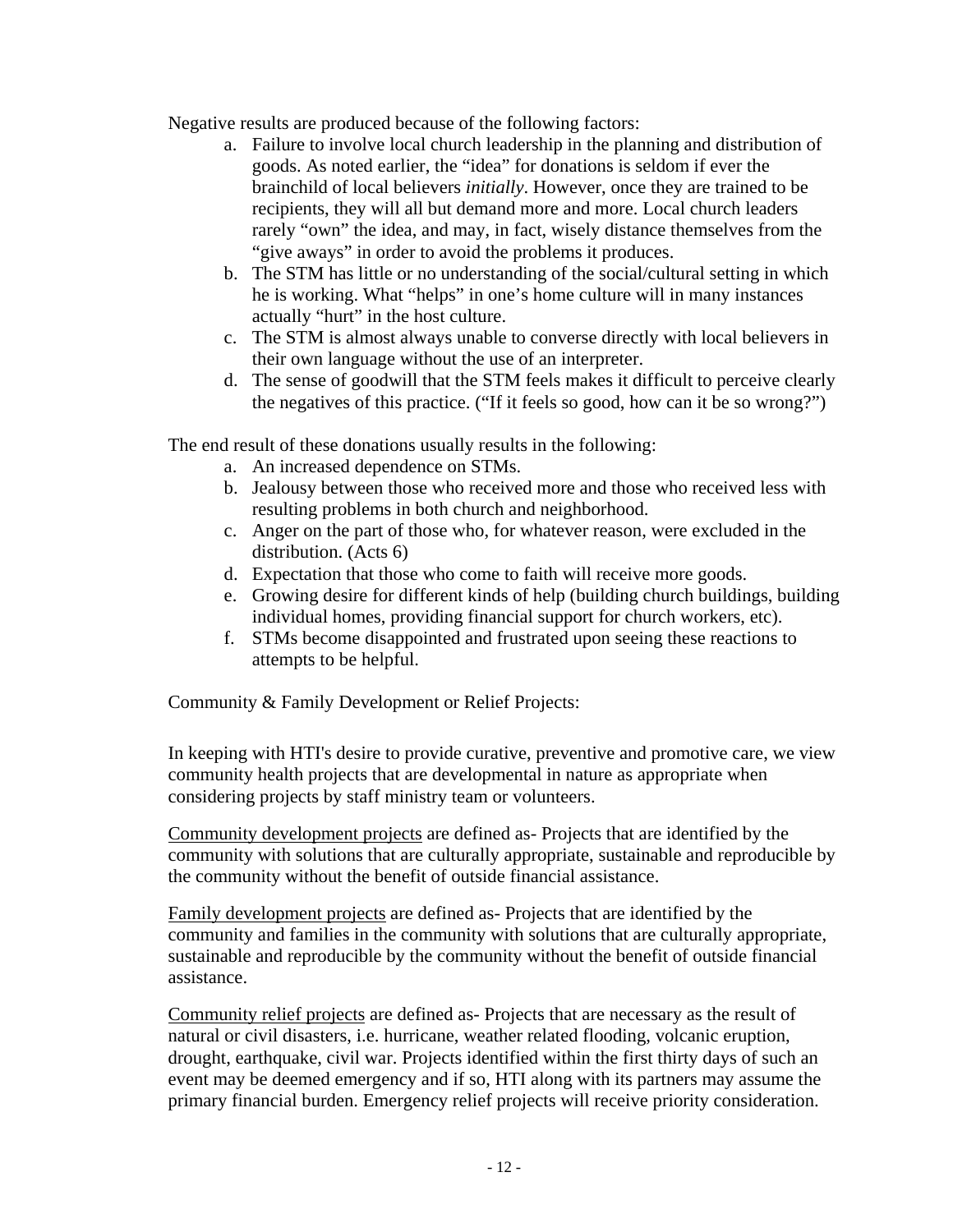(Examples of emergency relief care include, but are not limited to, food, clothing, medicine, and damage to an existing potable water source.)

Family relief projects are defined as- Projects that are necessary as the result of natural or civil disasters, i.e. hurricane, weather related flooding, volcanic eruption, drought, earthquake, civil war. Projects identified within the first thirty days of such an event may be deemed emergency and if so, HTI along with its partners may assume the primary financial burden. Emergency relief projects will receive priority consideration. (Examples of emergency relief care include, but are not limited to, food, clothing, medicine, and repair of damage to an existing potable water source.)

Non-emergency and Construction church/community projects will be considered as low priority in relation to developmental and emergency relief projects. The primary financial burden will fall upon the church/community and all projects of this nature will require a church/community commitment contract before any action is taken. [When the project's financial requirement is significant, HTI will consider, along with its partners, assuming a greater share of the financial burden, up to 50% of the total cost.]

Non-emergency & Construction "Family" projects will be considered as low priority in relation to development and emergency relief projects, though widows and homes with fatherless children will receive greater priority consideration. The primary financial burden will fall upon the community and extended family. All projects of this nature will require a community or family commitment contract before any action is taken. [When the project's financial requirement is significant HTI will consider, along with its partners, assuming a greater share of the financial burden, up to 50% of the total cost.]

All projects must be: 1) a response to problems identified by and perceived as a need by local church/community; 2) sustainable by the local church/community with little or no continuing assistance from TSI staff; 3) directly related to preventive or promotive care as described in the A Handbook: Philosophy and Policies, Health Talents International (Handbook); and 4) consistent with the Mission Statement and Core Values and contribute to furthering the Vision and Strategic Objectives of HTI as described in the Handbook.

## **8. Relationships: The Relationship/Interaction of HTI Board with TSI Board, Guatemalan Churches, North American Churches and TSI Staff.**

### **ABSTRACT**

**The Health Talents International Board of Directors relates to and interacts with a number of different groups in carrying out the purposes of the organization. The HTI Board relationship with the churches in Guatemala is primarily one of encouraging and supporting the growth and development of the churches. The relationship of the HTI Board to North**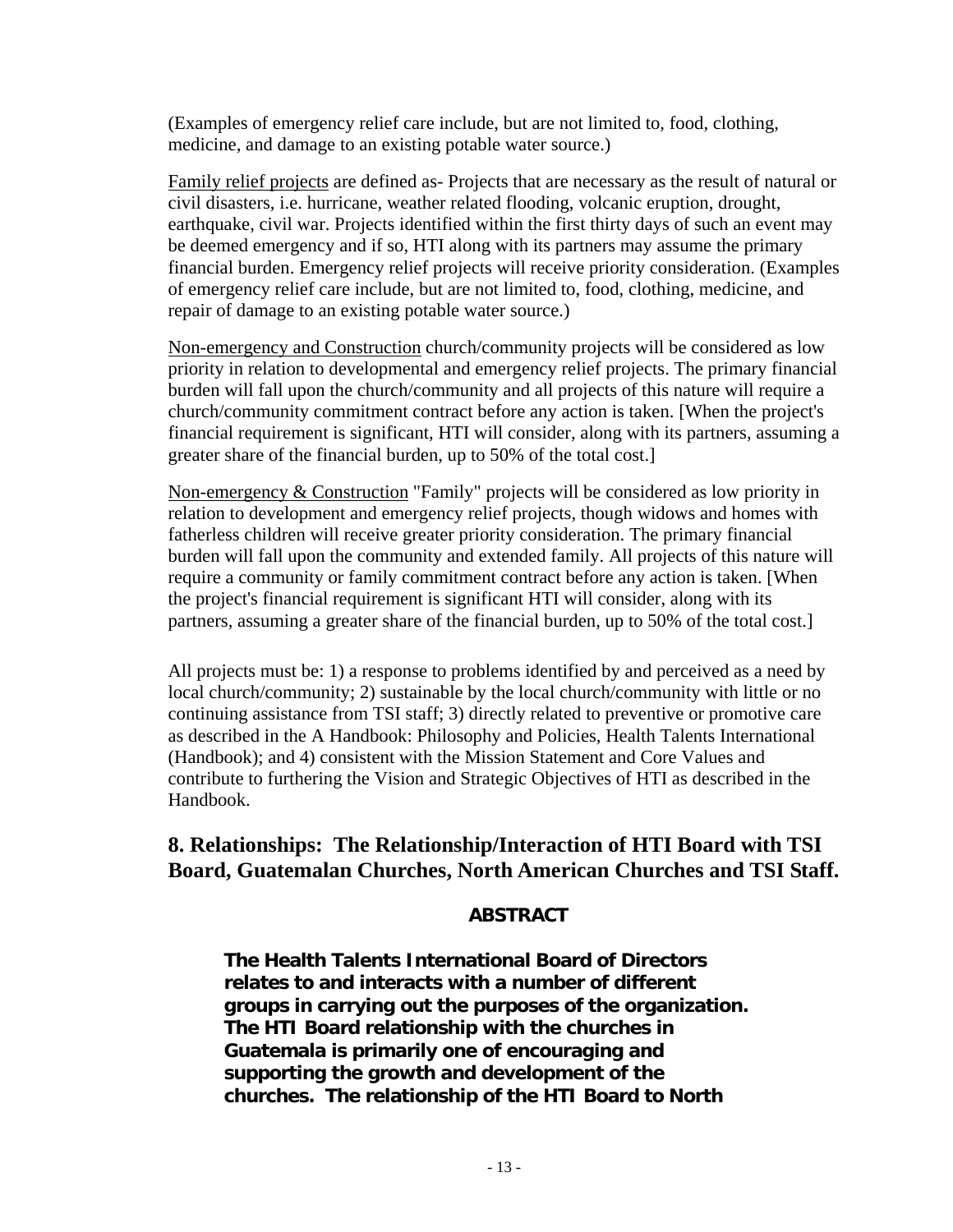**American churches which provide financial support and spiritual oversight of missionary physicians, dentists, nurses and other North American personnel is set out in a memorandum of agreement with each individual North American congregation. The HTI Board interacts with the TSI staff members in Guatemala primarily through the Executive Director and the Director of Recruitment and Logistics who have been designated as the administrators of its medical evangelism mission program. The HTI Board relationship with the TSI Board has been defined as follows: the legal entity of TSI employs the professional staff and the supportive employees who carry out the day-to-day work of the medical mission in Guatemala throughout the year.** 

The Health Talents International Board of Directors relates to and interacts with a number of different groups in carrying out the purposes of the organization.

**The HTI Board relationship with the churches in Guatemala** is primarily one of encouraging and supporting the growth and development of the churches. The mobile medical clinics in the villages require the involvement of members of the local congregations as Christian volunteers and home visitors to pray with the patients and follow up to meet any needs that are identified. Also, it is a policy of the HTI Board to encourage the spiritual growth and development of partner churches in Guatemala by providing seminars for the men and women in those churches for in-depth study of the Biblical teachings and principals of personal spiritual growth and church growth.

**The relationship of the HTI Board to North American churches** which provide financial support and spiritual oversight of missionary physicians, dentists, nurses and other North American personnel is set out in a memorandum of agreement with each individual North American congregation. The agreement addresses the specific responsibilities of HTI including: providing planning and overall administrative supervision, facilities and logistical support; coordinating all spiritual, physical and communal health care activities; keeping the sponsoring congregation and the missionary fully informed; and, regularly reporting to the sponsoring congregation. The sponsoring congregations also have responsibilities, including: providing general oversight of the missionary, providing the financial support of the missionary family; maintaining contact with the missionary; to visit the missionary on the work site; and to provide funds to address an emergency. There are also several shared responsibilities identified. Each agreement is specific to the circumstances of the particular missionary.

**The HTI Board interacts with the TSI staff members in Guatemala** primarily through the Executive Director and the Director of Recruitment and Logistics who have been designated as the administrators of its medical evangelism mission program. These administrators implement the programs of HTI by employing the necessary staff persons and defining the employment responsibilities. The Board acts through the Executive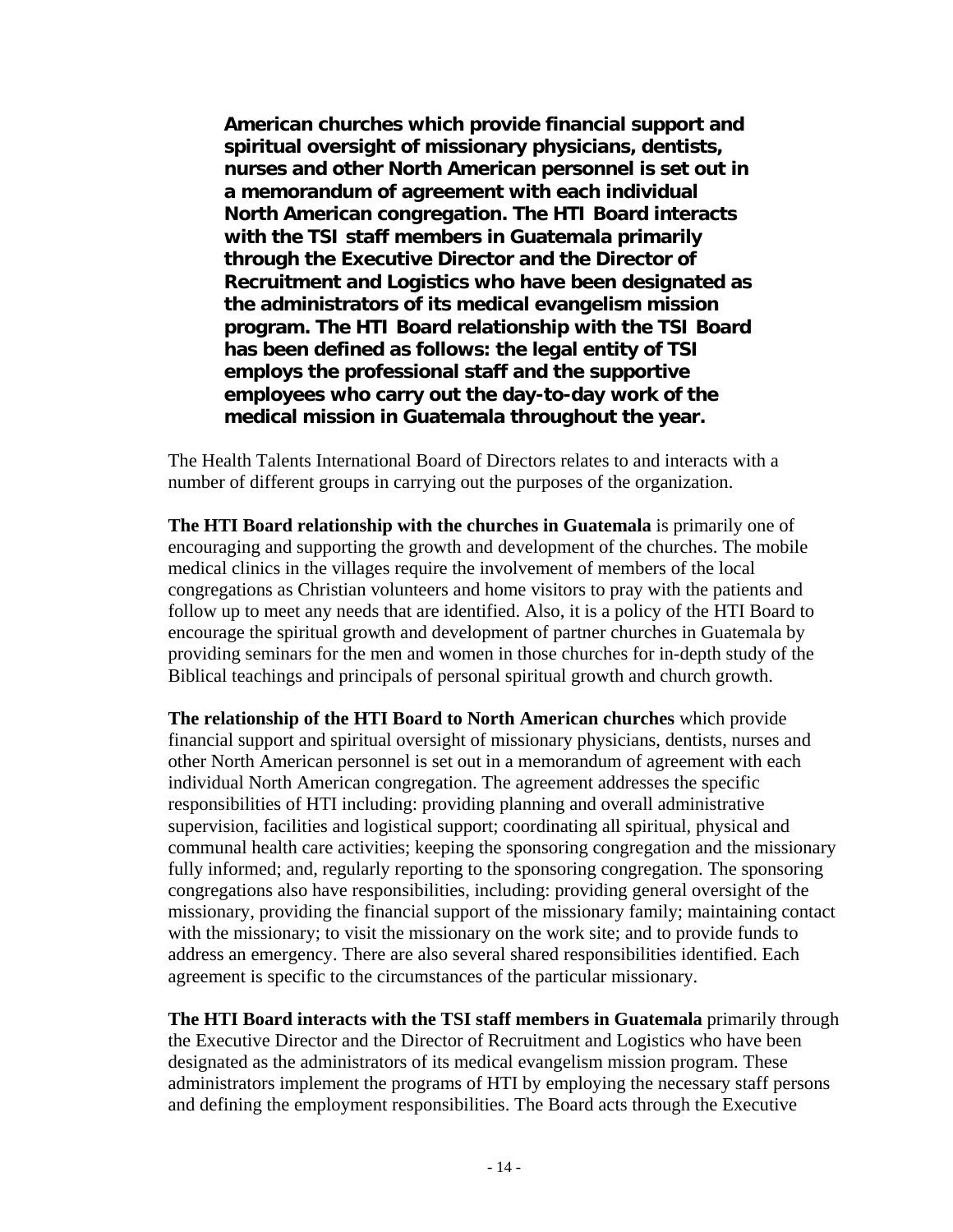Director with regard to any issues that involve the TSI employees. Individual members of the Board participate in short-term medical mission trips regularly and develop close personal relationships with members of the TSI staff as brothers and sisters in Christ working together for God's purposes.

**The HTI Board relationship with the TSI Board** has been defined as follows: The legal entity, TSI, employs the professional staff and the support employees who carry out the day-to-day work of the medical mission in Guatemala throughout the year. This is a very narrow role for TSI, but very important to HTI. In its role as the legal entity to employ Guatemalans, TSI receives funds contributed by HTI as directed by the HTI Board of Directors and dispenses those funds according to employment contracts developed in cooperation with HTI administrative staff, and for purchase of materials vital to the mission, such as vehicles. Equally important, HTI benefits from the advice and counsel of Guatemalans who live in the areas where the medical evangelism mission programs are offered to better plan and carry out the work that God gives us to do.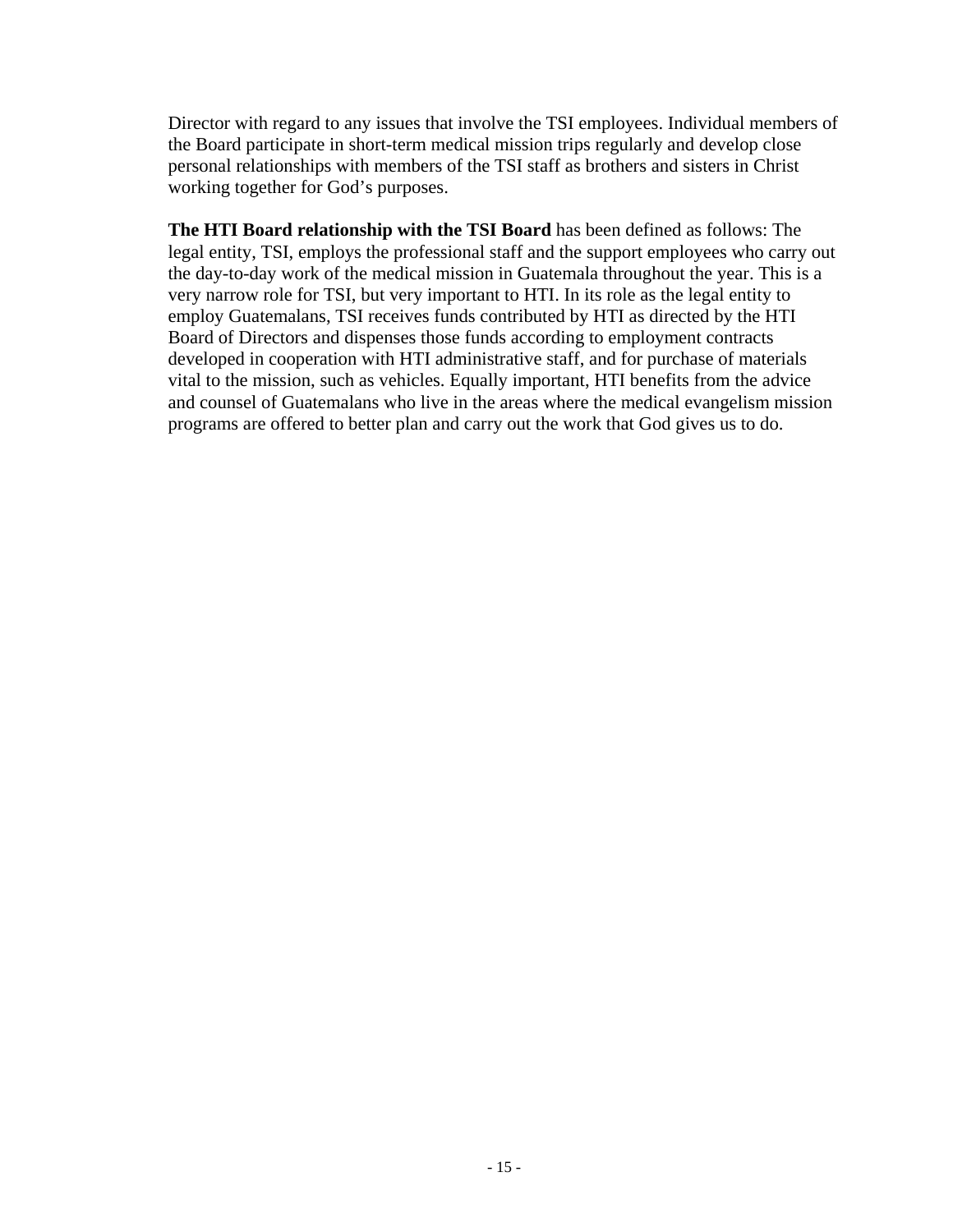## **II. HOW—POLICLIES AND PROCEDURES**

## **1. Patient Care**

## **A. Medical, Surgical and Dental Clinics**

### **ABSTRACT**

**The HTI Board, through the Medical/Surgical/Dental Committee, provides oversight of the delivery and management of its health care services. The primary responsibility and oversight by the Medical/Surgical/Dental committee ensures the quality of the health care provided to our patients by the Guatemalan medical staff and the visiting North American medical teams.**

#### **Introduction**

The HTI Board, through the Medical/Surgical/Dental Committee, provides oversight of the delivery and management of its health care services. The primary responsibility and oversight by the Medical/Surgical/Dental Committee ensures the quality of the medical, dental and surgical care provided to our patients by the Guatemalan medical staff and the visiting North American medical teams. Specifically, the Committee:

- ensures that care is appropriate for the location and circumstances
- develops and modifies the formulary as needed
- approves new dental, surgical, and diagnostic procedures to be performed
- assists in obtaining medicines, supplies, and equipment, and
- supports and encourages continuing dental, medical, nursing, and technical education.

The HTI vision of holistic medical/spiritual care manifests itself when patients experience physical health care delivered in a manner so that it is understood as an expression of the compassion of Christ.

The Medical/Surgical/Dental Committee collaborates with the Evangelism Committee to stress the spiritual focus of the surgical/medical clinics. The benefits of this spiritual focus are inclusive for both Guatemalan patients and staff as well as North American staff, and are demonstrated in the following activities:

- Spiritual oversight and direction is provided by the Evangelism Director and the TSI Country Director, for patients and staff during surgical/medical/dental clinics as well as North American team clinics and day-to-day clinics to outlying villages
- TSI physicians, dentists, nurses, and health care staff will pray with all patients in all clinical encounters
- Follow-up spiritual and physical care is provided to patients returning to their villages.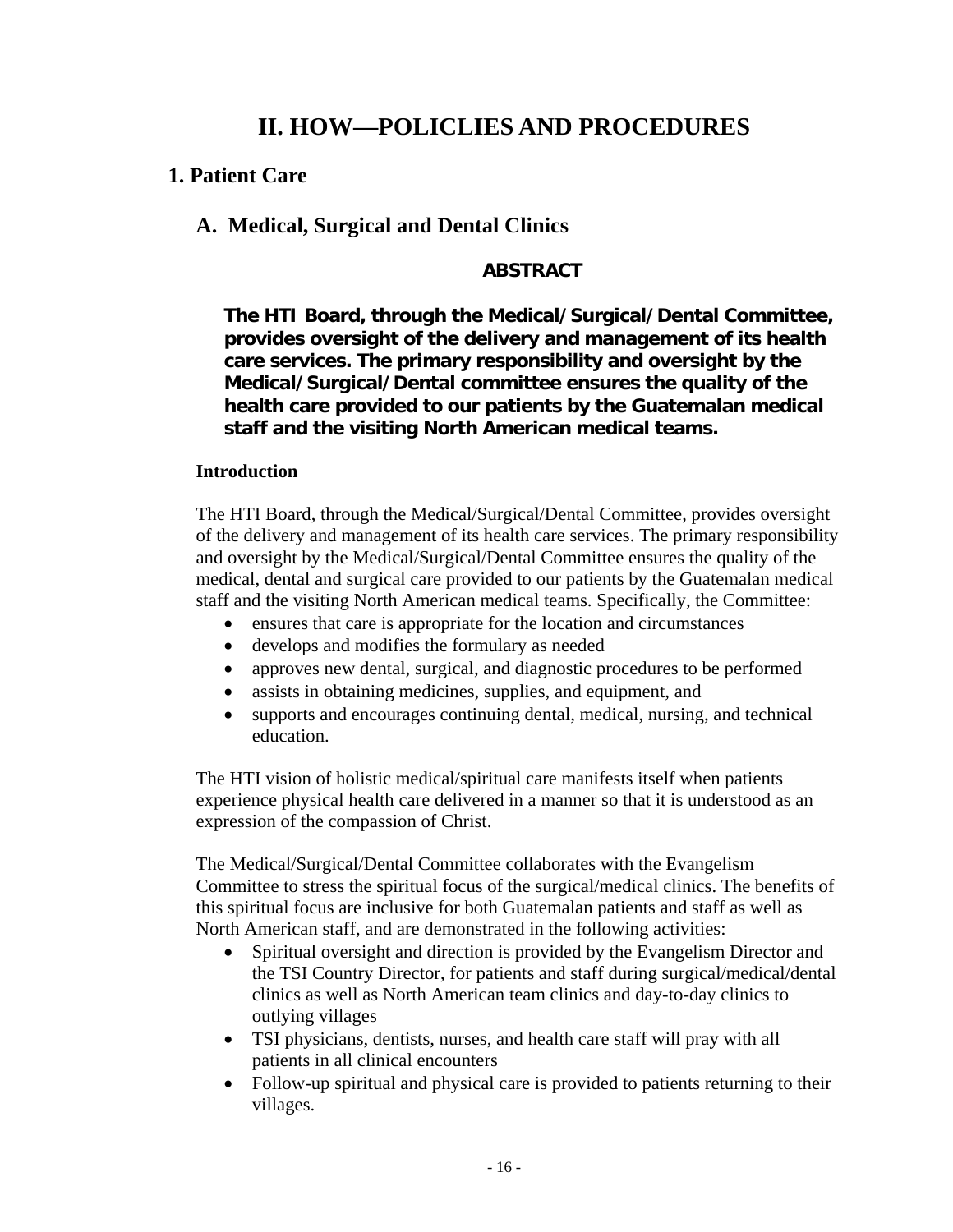Patients receive initial health care at mobile medical and dental clinics in the villages. Potential surgical patients are sent to Clinca Ezell or Clinica Caris for screening and scheduling. Surgery is performed periodically at Clinica Ezell by North American surgeons and dentists. Dental clinics are held regularly at Clinica Caris and Clinica Ezell.

#### **Quality and Effectiveness of Care**

Quality in medical care provided to our patients is a priority and is supported in the following ways:

- Medical staff competence is maintained through continuing medical education on topics relevant to the diseases prevalent in our patients.
- HTI staff members are prepared to practice as well as teach preventive medicine concepts and current public health education to patients and community members in each location.
- Educational programming for all members of the HTI staff focuses on the holistic vision of medical/spiritual care as we demonstrate the compassion of Christ.

The result of teaching and healing as Jesus did can be observed by improved physical health in the communities (reduced incidence of disease), and in an increase in disciples in the communities (church growth, new congregations).

## **B. The Ideal Village Mobile Medical Clinic**

#### **ABSTRACT**

#### **The local medical clinic serves as an outreach of a local Guatemalan church to its community providing holistic care in the name of Jesus.**

Medical evangelism begins long before the patient has contact with the HTI/TSI medical staff. The image and reputation we project must be so obviously Christian that patients expect our staff to address the comprehensive nature of their situation.

The medical staff acknowledges that medical care is a demonstration of the compassion of Christ and follows His model of both teaching and healing. The provision of medical care is a proclamation of the word of God in deed and action.

The local medical clinic serves as an outreach of a local Guatemalan church to its community providing holistic care in the name of Jesus. Guidelines for The Ideal Medical Clinic include:

- Medical care is provided in the name of Christ as a witness to his compassionate nature.
- Mobile medical and evangelistic personnel on each village team share in medical and evangelistic duties. Local Christians are taught in advance by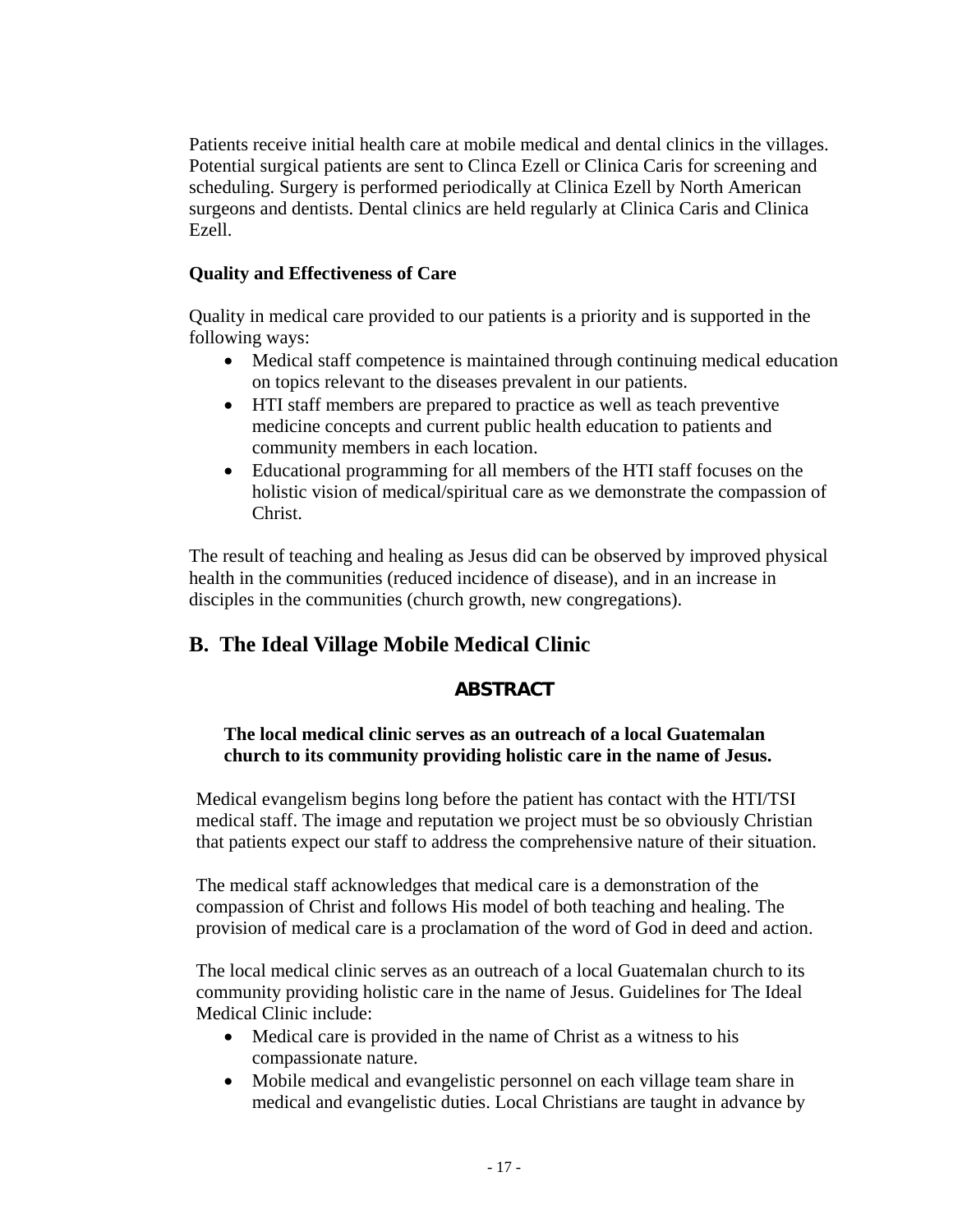health promoters and evangelists to serve in both medical and evangelistic capacities.

- The clinic is held in the church building or an adjacent structure when possible.
- Local church members and minister are present for the entire clinic day. At least two (2) members are needed at all times. Members may help with duties such as registration of patients.
- The staff arrives on time and begins the clinic with prayer together.
- A devotional may be held with patients who have gathered, and prayer with all patients at the conclusion of the clinical consultation is essential to bring focus and ensure the holistic approach to the visit is observed. Prayer may be led by a member of medical team or by local church members.
- Each patient's needs are reviewed by the mobile team and communicated to local members for follow-up visits to determine medical progress as well as to identify other family/home needs, and is a further expression of modeling holistic care.
- Because home visits with patients and family are important, the visiting church volunteer can assess the home environment. If the patient is not improving, the member can assist with the patient's return to the clinic.
- Consistency of the local member volunteers is critical to the overall success of the care. Local members can follow up with prayer and teaching as friendships and relationships develop.
- Local church volunteers are trained to participate in the activities described above. Staff from the base clinics, including health promoters and evangelists, can provide training sessions at local churches.

## **C. Short-Term Medical Mission Trips**

### **ABSTRACT**

**Health Talents has been recruiting for and hosting visiting teams to Guatemala and Nicaragua since 1990. These teams have been a huge blessing for this ministry because each individual who participates shares his God-given talents during the week then leaves a bit of his heart behind when he goes home. It's been said that one is never quite the same after taking part in a ministry that allows and encourages its team members to share as intimately as one can on a medical evangelism clinic trip.** 

### **Methodology**

The mobile medical, dental and surgical clinics hosted by Health Talents are vital to the ministry of Health Talents. It is through these clinics that patients are identified to receive further surgical, medical, and dental care. Visiting North American team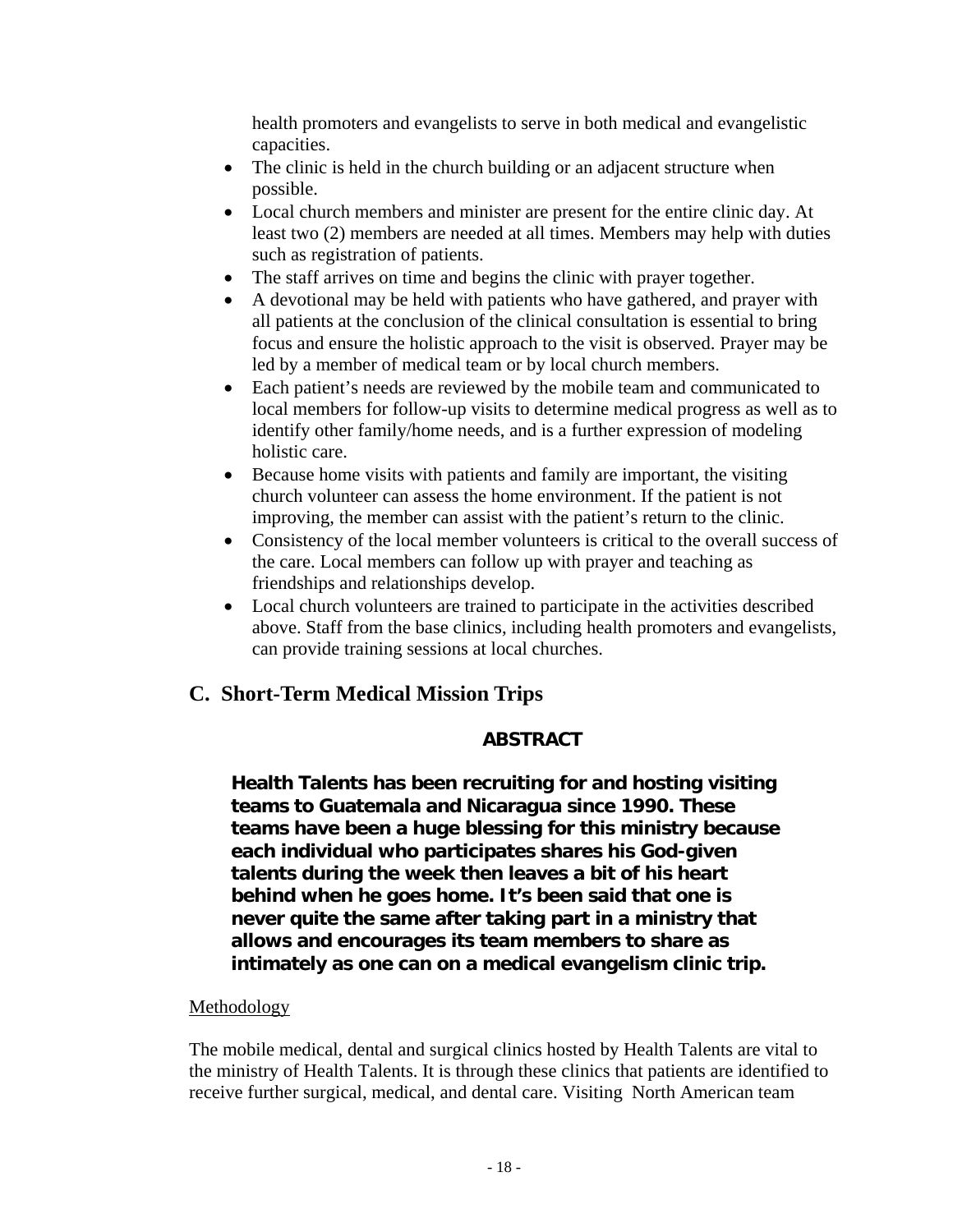members also help create goodwill for HTI in the communities served. Through many years of experience, characteristics of a good team have become apparent. For this reason, the Board of Directors has carefully crafted parameters within which all our short-term medical teams function. These parameters are described as follows.

#### Spiritual Awareness

The underlying motivation for the entire HTI mission is to "reflect the compassion of Jesus Christ" to people who need Him so much. This principle helps open hearts for people to want to learn more about Jesus. It is our hope that the kind and gentle behaviors exhibited by the HTI team members toward our patients will reflect the depth of love and concern that God has for all His creation. In order for visiting team members to adequately and appropriately reflect Jesus' love in this context, we provide information and support to assist *them* in understanding how vital their behavior is to reaching our goal. Deeds of compassion, such as health care, proclaim the Good News in concert with verbal teaching.

For example, when teams arrive in Guatemala, everyone receives a t-shirt or scrub top with the HTI logo, a cross overlaid by the world, printed on both front and back. During the week, team members learn the meaning of the cross and logo so they understand that the outstretched extremities represent the basic needs of mankind: physical, spiritual, mental, and social. Members learn that Jesus' ministry focused on all these needs and this is the model HTI follows.

Team members also learn of the wide variety of HTI efforts to meet these needs in discussions regarding how we work through local Churches of Christ in all we do, so that people will see the work carried out as mission of the local churches to their communities, rather than as something "imposed" upon them by outsiders.

Finally, team member orientation includes a discussion of the philosophy and rationale for how HTI views handouts to the local people. Specifically, the HTI philosophy discourages team members from distributing gifts to the local people to avoid interfering with their natural ability to secure needed living supplies or appearing as Santa Claus to the local people. No matter how pure their motives in desiring to bring donated clothing (blue jeans, t-shirts, etc.) for the express purpose of giving to the poor, we ask all visiting team members to not bring such donations. We understand that our playing the role of Santa Claus creates unrealistic expectations among the Mayan for our being there and is counter-productive to helping people understand that God is the "Giver of All Things Good." All else is chaff.

An important spiritual aspect of each visiting team is the presence of a chaplain. His role is to help the team maintain a spiritual awareness of the focus of the mission. He does this through preparing daily devotionals for the entire team. Through leading group prayer for the patients and each other, the chaplain is able to intensify the spiritual awareness of the importance of what happens during the week.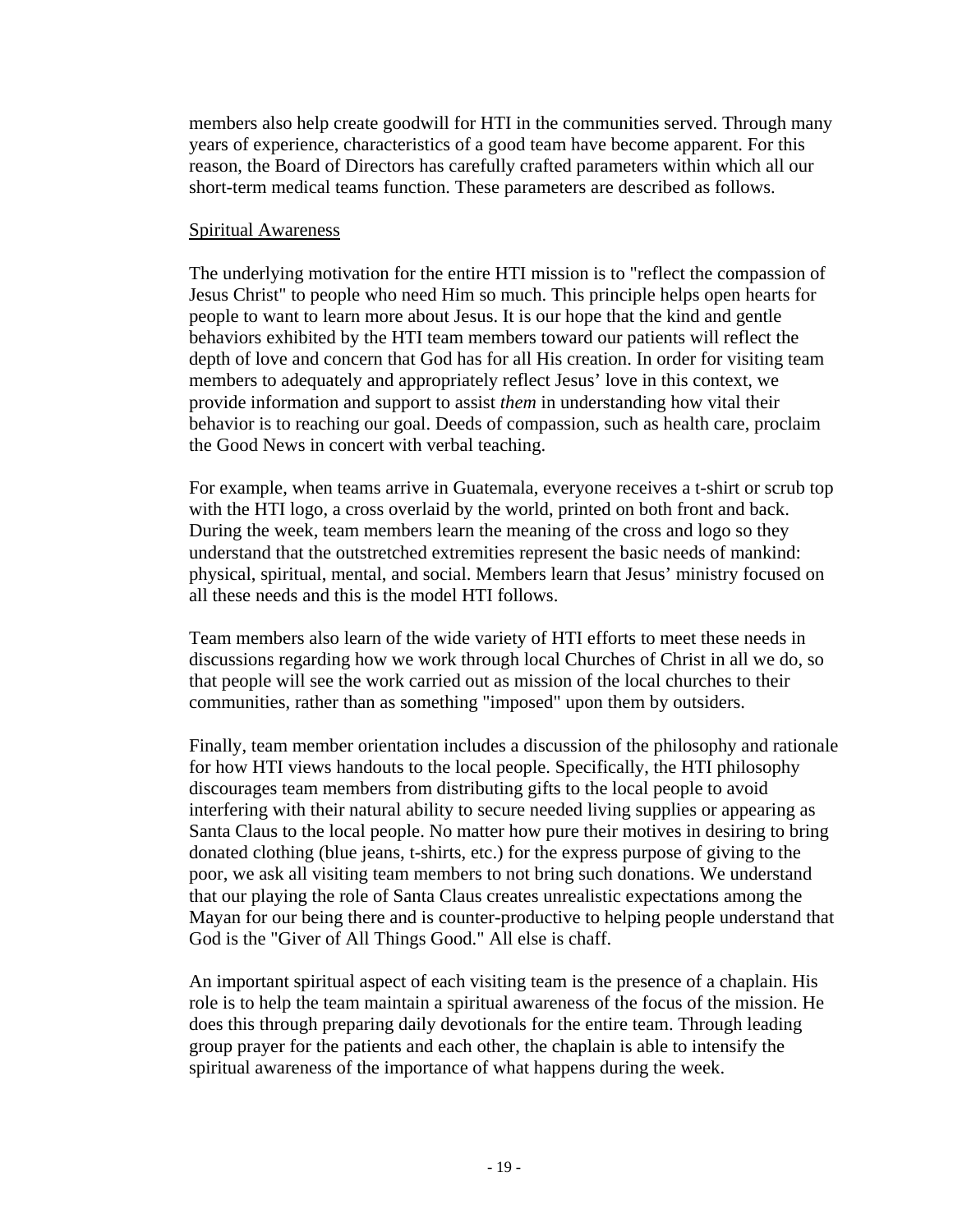HTI visiting teams are usually not able to engage in verbal evangelism activities. Because of language barriers (both Spanish and Mayan) personal evangelistic conversations with patients are difficult. There is a high risk of patients feeling manipulated into agreeing to Bible studies or even baptism in order to "get what we have that they want." Instead, HTI works very closely with Churches of Christ in the area. HTI creates opportunities for local Christians to reach out to their friends and neighbors who may be suffering physically and also bring spiritual relief. The Mayan people understand the close connection of the physical and the spirit world, as was the cultural understanding of those whom Jesus healed.

#### Cultural Awareness

There are many cultural differences between team members and our Mayan patients, and we encourage members of the visiting teams to be sensitive to them. One of the more obvious ones is their modesty, to which we respond by monitoring our attire. We do not wear skimpy, tight, or alluring clothing while in Guatemala.

Another important area in which sensitivity to culture is important involves showing respect when taking photographs. Mayan parents are understandably nervous about strangers photographing their children. Many adults do not want to be photographed. It is always appropriate to ask permission, and respect the response, whatever it may be.

Behavior is very much a cultural issue. In Guatemala, it is generally understood that Christian behavior includes abstinence from alcohol and tobacco, as well as activities we all accept as immoral, such as improper sexual behavior and use of illegal drugs. We ask all team members to respect the cultural norms and behave in a responsible manner.

#### Team Members Safety

HTI has as a foremost concern the issues of safety and legality for all medical professionals who use their professional skills on HTI teams. For this reason, HTI collects medical documentations from all visiting physicians, dentists, nurses, and other medical professionals, and submits this to the appropriate authorities in Guatemala City in order to obtain official approval for the clinic. The process includes purchasing temporary Guatemalan licenses for visiting medical professionals that are good for one year. A written report is provided to the authorities upon the conclusion of each clinic.

Physical safety is a key consideration in the planning for visiting teams. Each team member receives an information packet in advance that lists recommended immunizations for visitors to Guatemala or Nicaragua as outlined by the Centers for Disease Control in Atlanta. Prior to departure for Guatemala or Nicaragua, HTI purchases medical evacuation insurance for each team member. This is essential in the event of sudden illness or accident. This policy provides for medical evacuation back to a North American hospital as well as a life insurance policy.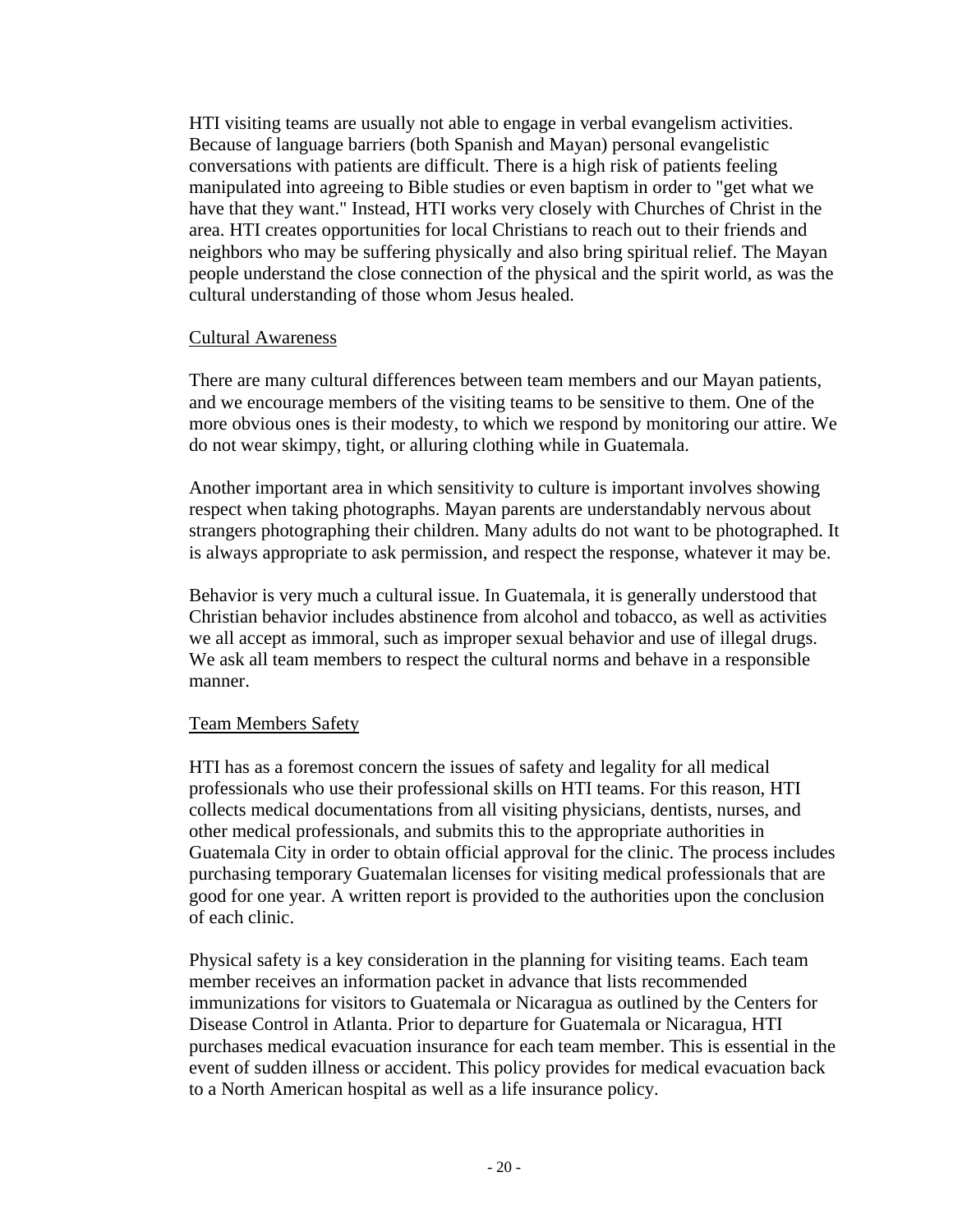Safety concerns and protocol discussions continue when the team arrives in Guatemala. Every effort is made to arrange for all teams to arrive midday to allow sufficient daylight travel time to reach their destination. HTI charters a local bus and selects a trusted driver to meet the team at the airport for transportation to the local site. To further ensure safety and provide alternative support, an HTI staff member follows the bus in another vehicle in the event there is a problem en route. Local HTI staff members are equipped with cell phones. In Nicaragua we rent vehicles.

At Clinica Ezell team members are urged to stay inside the compound. If there is a reason to be outside, the policy is for team members to always remain with the group. We consider the community around Clinica Ezell to be safe, but there is heavy, fast moving traffic on the road that fronts the clinic that can be treacherous. At other sites team members are directed to stay with a group and to exercise caution at all times.

HTI monitors food safety for each clinic by employing cooks from the community who have received instruction on food safety. Regularly tested filtered water is available at Clinica Ezell in the kitchen and bathroom sinks.

This Disclaimer appears in all HTI trip info packets*: Guatemala and Nicaragua are developing countries and often experience instability. Team members should understand that while HTI will take reasonable steps to ensure the personal safety of team members, there are risks inherent in living, traveling, and working in such situations. Each team member assumes a certain amount of risk when he/she commits to participate in medical evangelism.*

#### Financing the Visiting Teams

All of the Health Talents surgical and mobile medical/dental teams are financed through individuals who participate. Each STM pays a basic trip fee plus the actual connecting fee charge from their home airport to the international departure site, usually Houston. The trip fee covers the cost of international airfare, ground transportation upon arrival, food and lodging, and an HTI scrub top or t-shirt. The participant is responsible for preparation expenses, including immunizations and passport fees. Participants sometimes solicit contributions from their home churches or friends and acquaintances to support their trip.

#### Ideal Short-Term Mission Team Composition, Surgical

Experienced members of the surgical teams over the years have developed an idea of the essential skills that are necessary for a successful surgical clinic. An ideal surgical clinic mission team can be described as including no more than 36-40 people. Of this number, in addition to surgeons, there should be at least 6 R.N.s who are current in their job skills, to include at least one nurse who is comfortable as a recovery room nurse, and an R.N. identified in advance to serve as the nursing leader or head nurse. There should be 8 people qualified to staff 3 operating rooms. When there are fewer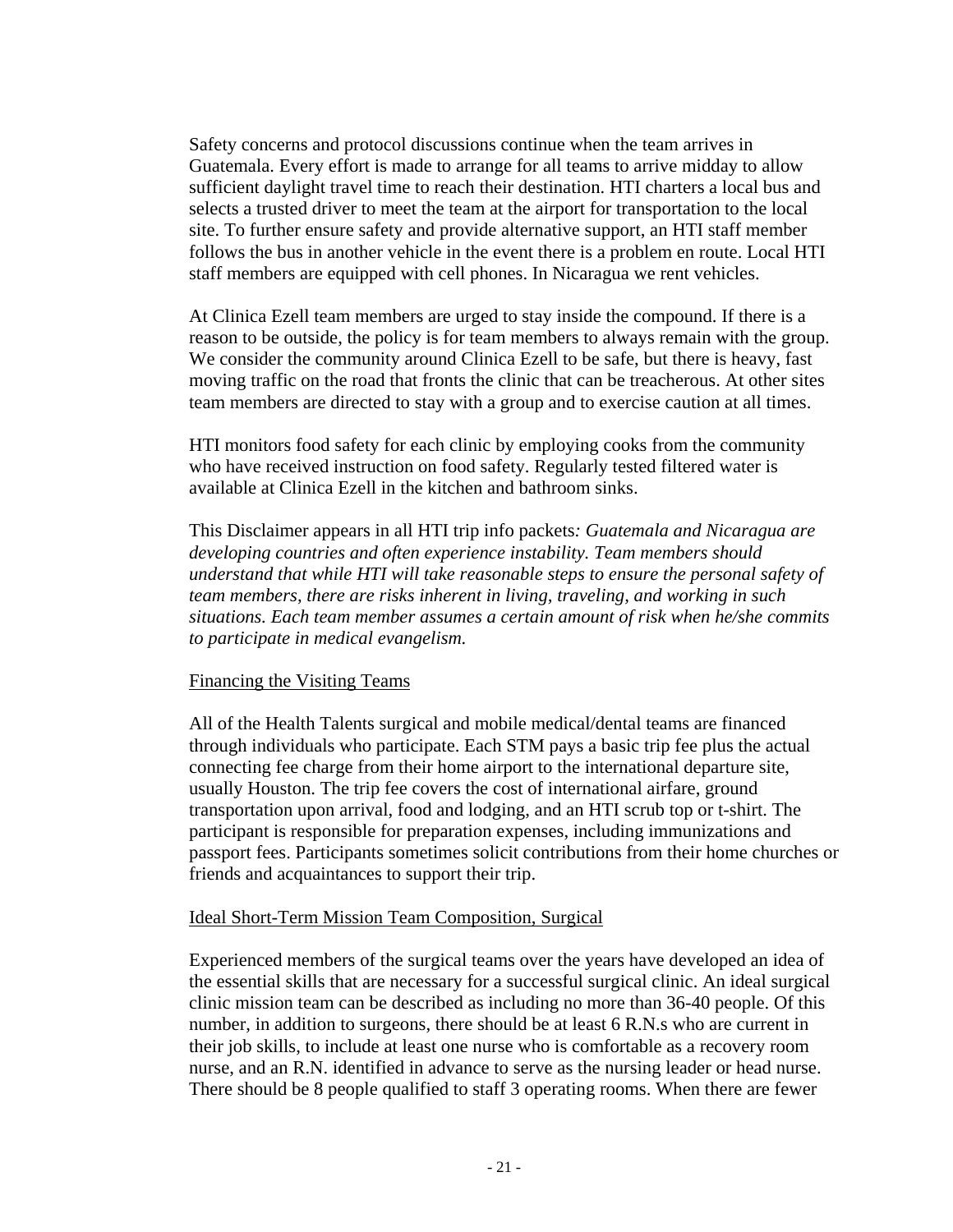than this number of nurses or surgical techs, then only two operating rooms would be used. There should be one more person than the number of operating rooms in use who are qualified as anesthesia personnel. There should be a sufficient number of auto-clave operators (volunteers classified as necessary specialized personnel) to cover the number of operating rooms in action. On the ideal short-term surgical mission team the number of non-medical personnel is limited to the places not filled by essential medical or necessary specialized personnel. With 5 surgeons, this model provides places for a chaplain and at least 10 non-medical persons on a surgical trip using 3 operating rooms. In this manner, serving the needs of the patients takes priority over all other considerations in filling the places on a short-term surgical mission team.

#### Ideal Short-Term Mission Team Composition, Mobile Medical

Since the purpose of short-term mobile medical teams is to provide relief for immediate medical or dental problems, an ideal visiting mobile medical team consists of 30-35 people comprised of 2-4 physicians or nurse practitioners, 2-3 dentists, 2-3 nurses, 2 pharmacists, 1 optometrist, a team chaplain and enough ancillary personnel to assist in providing these services.

#### In Summary

HTI has been recruiting for and hosting visiting teams to Guatemala and Nicaragua since 1990. These teams have been a blessing for this ministry because each individual who participates shares God-given talents during the week and leaves the love of God. It has been said that one is never quite the same after taking part in a ministry that allows and encourages its team members to share as intimately as one can on a medical evangelism clinic trip. The honest, heart-to-heart exchange between caregivers and patients breaks down cultural and language barriers more quickly than almost anything. HTI is very grateful for the hundreds of loving, skillful volunteers who have joined us in this effort to honestly and sincerely reflect the compassion of Jesus Christ in such a wonderful way.

### **2. Medical Evangelism Training Program for College Students**

#### **ABSTRACT**

**The Medical Evangelism Training Program (MET) exists for the benefit of college students who are considering future participation in medical evangelism, either as one component in their professional experience or as the main focus of their profession. MET provides to students a realistic experience in international field-based medical evangelism which will permit them to begin to evaluate their interest in medical evangelism as a possibility for them when their training is complete.**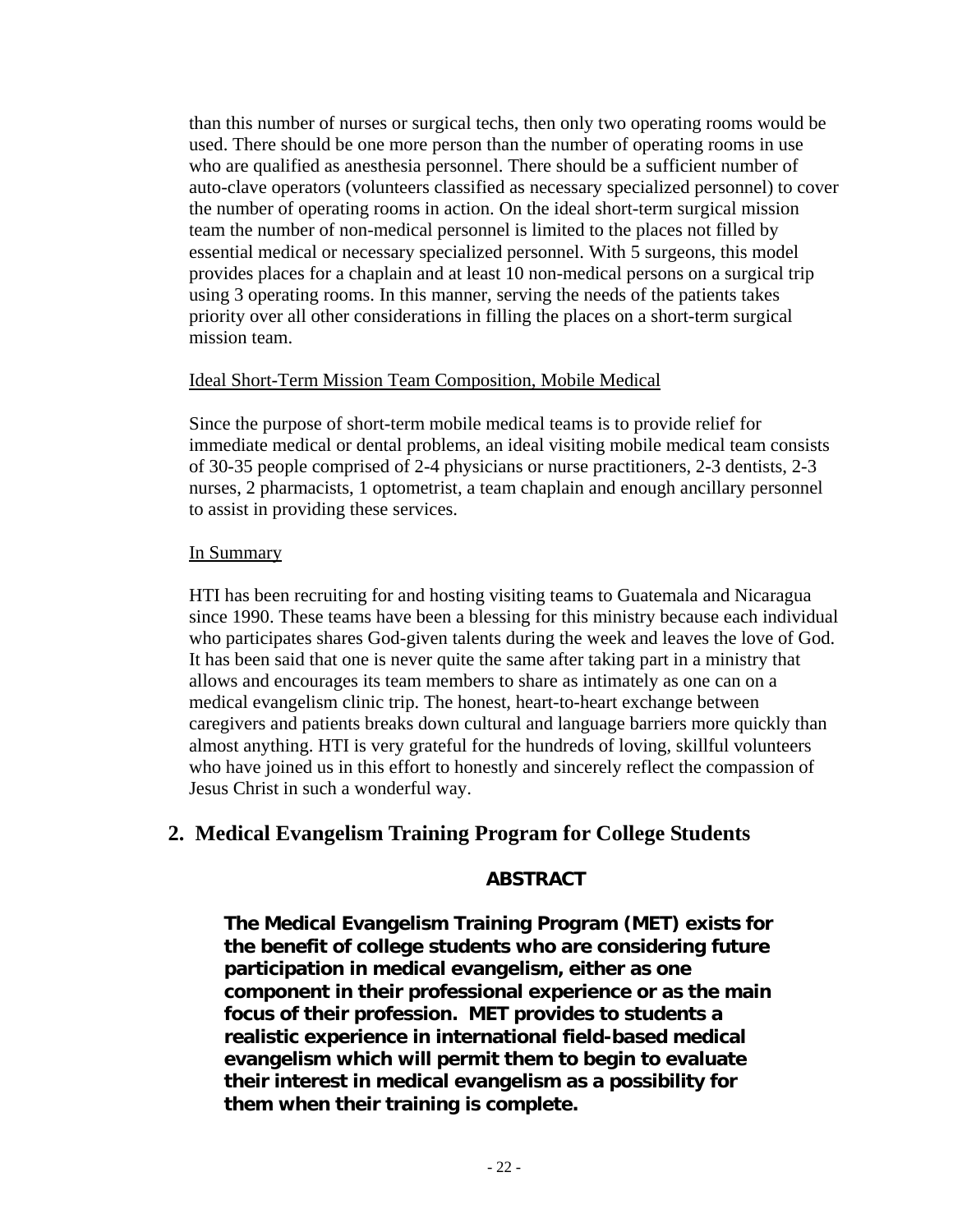The Medical Evangelism Training Program (MET) exists for the benefit of college students who are considering future participation in medical evangelism, either as one component in their professional experience or as the main focus of their profession. MET provides to students a realistic experience in international field-based medical evangelism which will permit them to begin to evaluate their interest in medical evangelism as a possibility when their training is complete.

The MET Committee of the HTI Board provides oversight in the development of METrelated materials, reviews MET-related procedures used in selecting the students for participation in the program, and reviews student evaluations at the conclusion of each annual MET experience, generating MET-related policy considerations for the Board based on the combination of those evaluations and dialog with MET-related staff.

The physicians, dentists, nurses, evangelists and health promoters who make up the "teaching staff" in Guatemala, provide a realistic experience to students by doing the following:

- 1. Demonstrating full awareness of the purposes of MET.
- 2. Discharging all MET-related responsibilities at the right time and in the right place in a manner that enhances the student's experience.
- 3. Interacting with students as directly as possible.
- 4. Displaying clearly the individual components of holistic health care that combine to make medical evangelism an effective tool in community health. Effective tools include:
	- a. spending as much time with each patient as may be necessary to accomplish this even though it may at times place an artificial limitation on the number of patients to be seen on any given day, making some triage necessary.
	- b. demonstrating attention to the spiritual needs of the individual, praying for wisdom and healing where appropriate, explaining to the student the relationship between physical and spiritual health care.
	- c. providing adequate follow-up treatment to each patient and even making home visits where necessary. This demonstrates to the students that medical evangelism is not "clinic-bound."
	- d. practicing adequate record keeping to ensure continuing evaluation of the patient's range of needs.

Every TSI staff person provides this spiritual dimension of the program goals.

### **3. ABC Program for Children (Ayuda para Bienstar Christiano)**

#### **ABSTRACT**

**The ABC Program exists to provide spiritual, material, and educational support to needy children in Christian families as one means of providing to the church of the next generation a healthy well-educated membership.**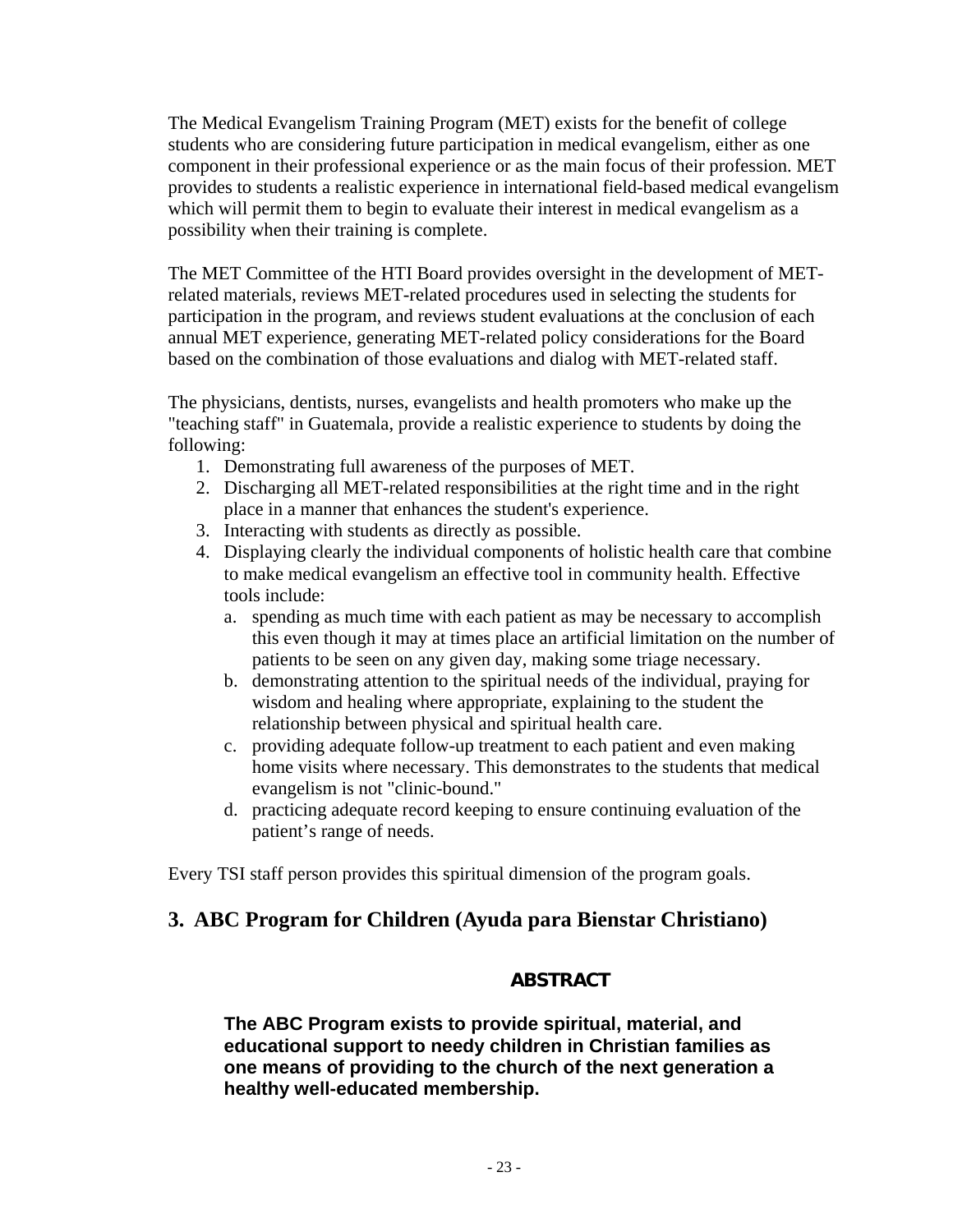The ABC Program exists to provide spiritual, material, and educational support to needy children in Christian families as one means of providing to the church of the next generation a healthy well-educated membership. The title ABC is derived from the Spanish phrase "Ayuda para Bienstar Christiano," helping bless children.

The ABC Program matches North American Christians with children in Guatemala. Monthly financial support from North America provides education expenses, food, clothing and health care and the local Guatemalan church provides spiritual encouragement so that the child can become a healthy, productive adult Christian contributing to the community.

Employees of HTI through TSI in Guatemala administer and oversee the program. Children are selected by a volunteer committee from the local church in villages where TSI works on a regular basis. Children who attend the local church, or whose family attends the church, are screened based on factors which include family income, age of child, and whether the child is in school.

Children may continue in the program so long as they meet requirements for church attendance, school attendance, behavior, and medical/dental checkups. Each child is required to write a letter to his/her North American sponsor annually.

Children are encouraged to stay in school, to graduate and to pursue vocational or university education. So long as they remain in school and meet other criteria they may continue to receive support as an ABC child, and may apply for a position as a Sherman Scholar or Bates Medical Evangelism Scholar.

The ABC Program provides the children with many benefits including family support in the form of school supplies, clothing, health care and food supplements. ABC provides for group recreational activities for the entire family and awards for the children for their participation in school, community and church life. Faith development is encouraged through the family's participation in the life of the local church community, and each family is given a Bible in his/her own language.

The ABC Program is held accountable for funds and for activities through regular reporting by the staff to the TSI Country Director.

## **4. Bates Medical Evangelism Scholarship Program**

### **ABSTRACT**

### **The Bates Medical Evangelism Scholarship Program promotes HTI's objective of proclaiming the gospel in word and deed through teaching and providing health care.**

The Bates Medical Evangelism Scholarship Program promotes HTI's objective of proclaiming the gospel in word and deed through teaching and providing health care.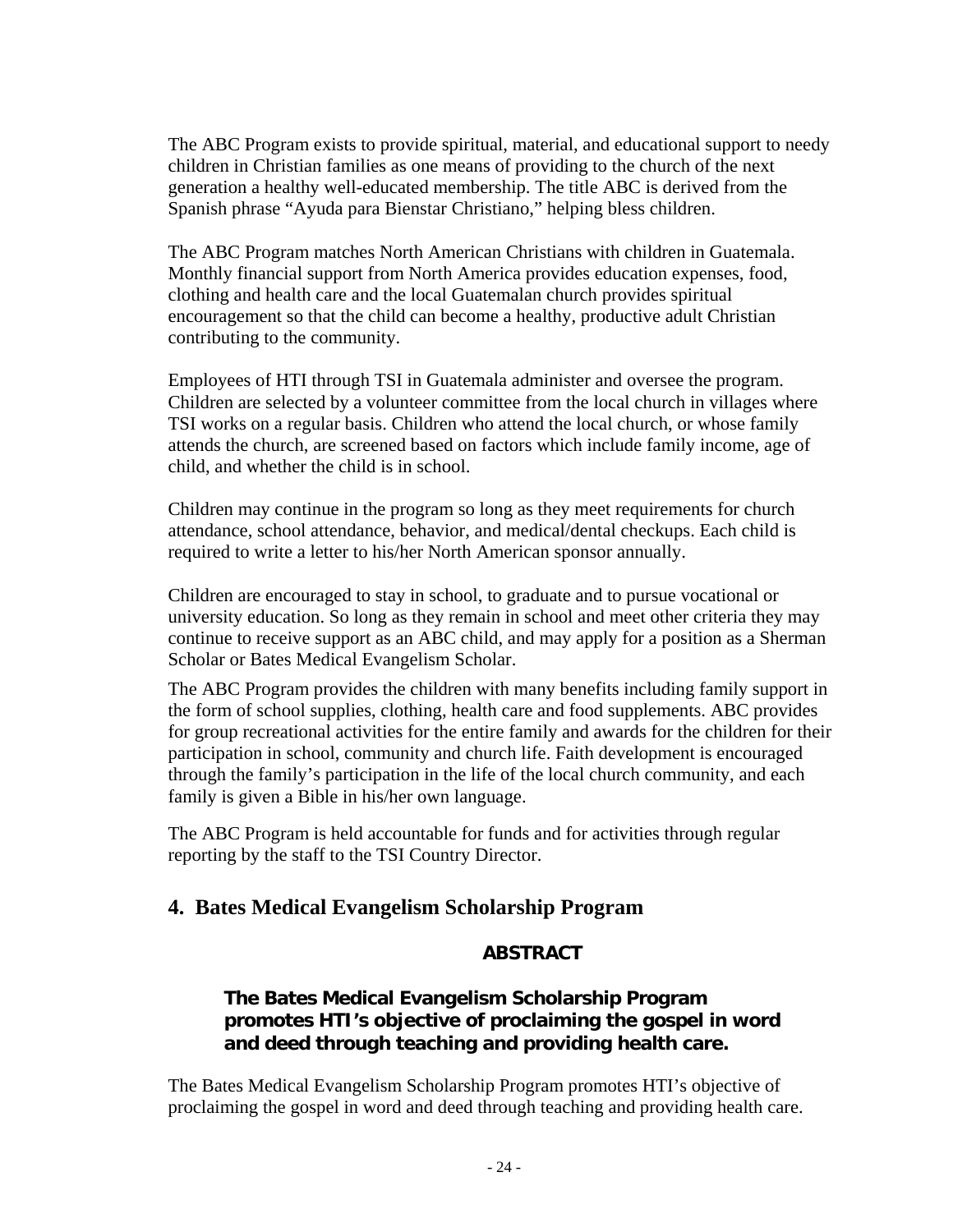The Bates Scholarship Program selects young Central American students because we want the physicians, dentists and nurses who work for HTI to have the best possible understanding of the culture and needs of the patients. We also want there to be continuity of the Christians who are professional medical providers for Guatemala and other Central American countries.

The committee carefully selects young people who have come to know Christ and are living in fellowship with a local congregation of Christians. These are the people who will eventually serve their patients with the compassion of Christ.

The spiritual/medical goals of HTI/TSI are met through the Scholarship Program in the following way:

During the time the students are studying for their professional health care career the committee keeps in contact with the student to review his/her academic progress and also to encourage them in their spiritual lives. We ask them to volunteer each year to work alongside HTI/TSI Christian medical and dental staff to learn from our physicians, nurses and dentists what it is like to provide health care in the name of Christ to people of the Mayan culture and heritage in remote villages. We also hope that the students will come to understand that working with HTI/TSI they will interact with STMs from North America regularly in the surgical clinics and mobile clinics. One important role of the members of the TSI staff is to share their knowledge with North Americans who come on short-term medical trips or come to Guatemala as part of the MET program. We assign a member of the Board or volunteer who works with HTI to serve as a mentor to the student to encourage them in their career and spiritual growth.

The effectiveness of the way the scholarship program is administered is measured by considering whether the students who are selected are successful in accomplishing their educational goals and whether the Executive Director of HTI and other TSI administrators decide that the graduate is qualified to become a member of the TSI staff as a professional medical provider, physician, dentist, nurse or technician.

## **5. Training/Teaching Program**

### **ABSTRACT**

**HTI sponsors and provides conferences, seminars, and professional education and community health evangelism training for the purpose of encouraging and nurturing local churches and providing health education and training to local health workers.** 

HTI sponsors and provides conferences, seminars, and professional education and community health evangelism training for the purpose of encouraging and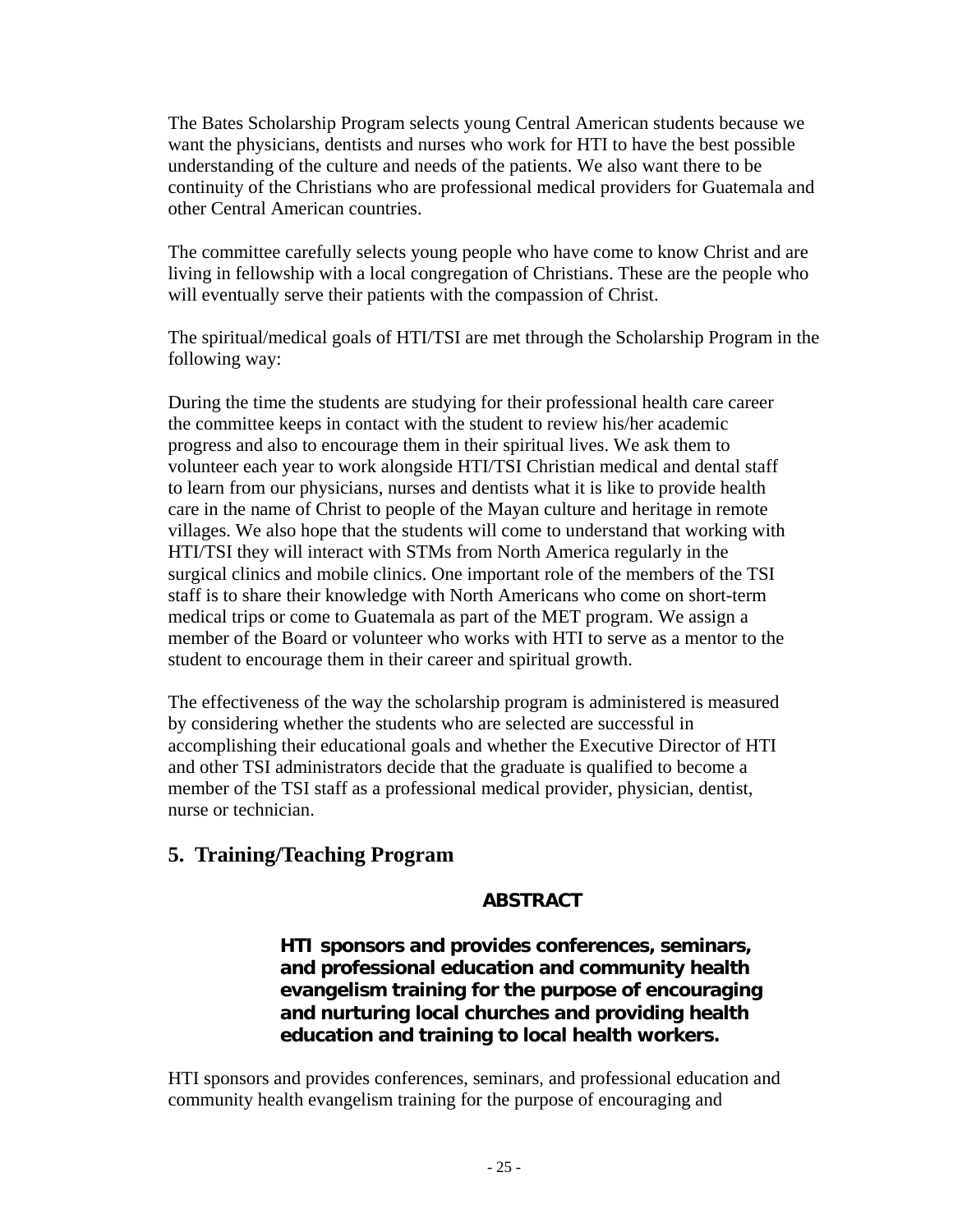nurturing local churches and providing health education and training to local health workers.

Each of the following seminars is presented at both sites, Clinica Ezell on the coast and in the region of Clinica Caris near Chichicastenango:

- Leadership Evangelism Seminars for men and for women
- Midwife Seminars
- Marriage Seminars
- Character Counts Seminars for local school students
- Health Promoter Training

The content of all programs and seminars is intended to be consistent with the Mission and Core Values of HTI/TSI and promotes and leads to accomplishing the Strategic Objectives and Vision of HTI/TSI. These teaching opportunities incorporate the principles of Medical Evangelism and Holistic Health care as described in A Handbook: Philosophy and Policies, Health Talents International. We affirm an approach to the study of Scripture in its appropriate context, seeking to understand God's plan for His followers thorough the ages. We stress the teaching and healing mission of Jesus, teaching that the church is a body of disciples seeking to encourage and edify each other by the power of the Holy Spirit. We teach that service to others (teaching and healing) is following in the steps of Jesus and is a thankful response to God's grace as revealed by the cross and resurrection of the Messiah.

## **6. Measuring Effectiveness of Programs**

### **ABSTRACT**

**Determining the effectiveness of the medical care provided to our patients is a key responsibility of the Medical/Surgical/Dental Committee, and focuses on the goal of integrating both medical and spiritual care in a holistic manner.** 

Determining the effectiveness of the medical care provided to our patients is a key responsibility of the Medical/Surgical/Dental Committee, and focuses on the goal of integrating both medical and spiritual care in a holistic manner. Due to the limited ability to measure population outcomes in the country where we serve, measurements and methods are both objective and subjective. We believe and assume the following to be credible measurements: relief of pain and suffering; restoring hope for physically compromised patients; improving quality of life even for a short duration; and becoming the presence of Christ to our patients through our service. Long-term results include: reduction in disease incidences in communities, improved nutritional status (especially infants and children) in villages, and increased awareness and knowledge of principles of health promotion and disease prevention.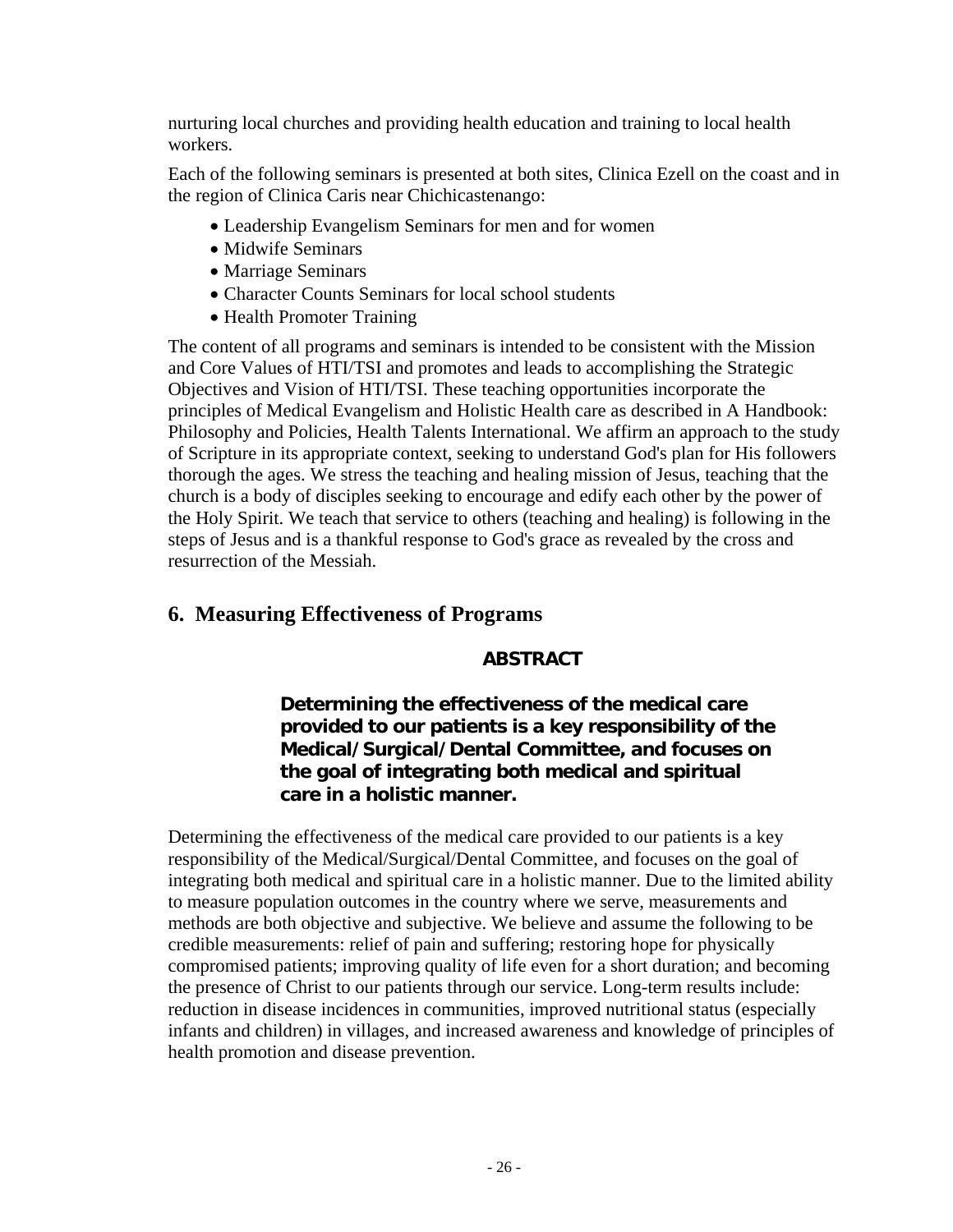Also, the following objective measurements may be used to determine value and effectiveness of the holistic care we provide:

- Number of patients treated through mobile medical clinics
- Number of surgical procedures performed and outcomes achieved in surgical clinics
- Number of new local congregations formed
- Number of members in all congregations as a reflection of medical/surgical/dental care provided to community members
- Number of ABC students
- Number of local members who serve during clinics and continue to serve between clinics
- Reduction in specific disease incidences in communities
- Reduction of infant mortality in served areas
- Eradication of malnutrition in served areas
- Increased availability of safe drinking water in communities
- Increased good hygiene practices (latrines, hand washing, wearing shoes) in communities
- Enhanced mosquito control in appropriate locations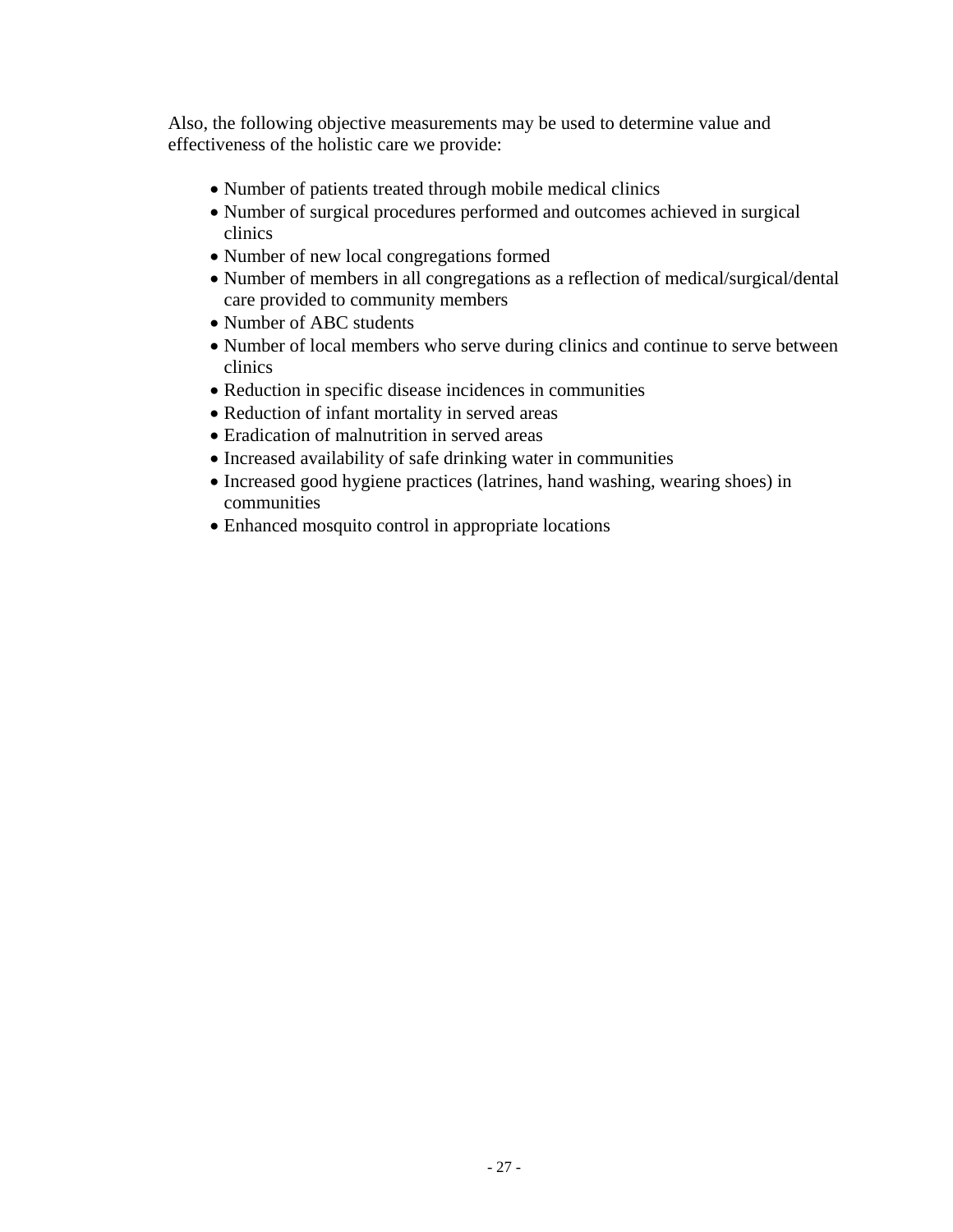## **III. ADDENDUM**

## **GLOSSARY**

| <b>HTI</b> | Health Talents International       |
|------------|------------------------------------|
| <b>HP</b>  | <b>Health Promoter</b>             |
| <b>MET</b> | <b>Medical Evangelism Training</b> |
| <b>STM</b> | <b>Short-Term Missionary</b>       |
| <b>TSI</b> | Talentos de Salud Internacional    |
| <b>VHE</b> | Volunteer Health Evangelist        |
| VHP        | Volunteer Health Promoter          |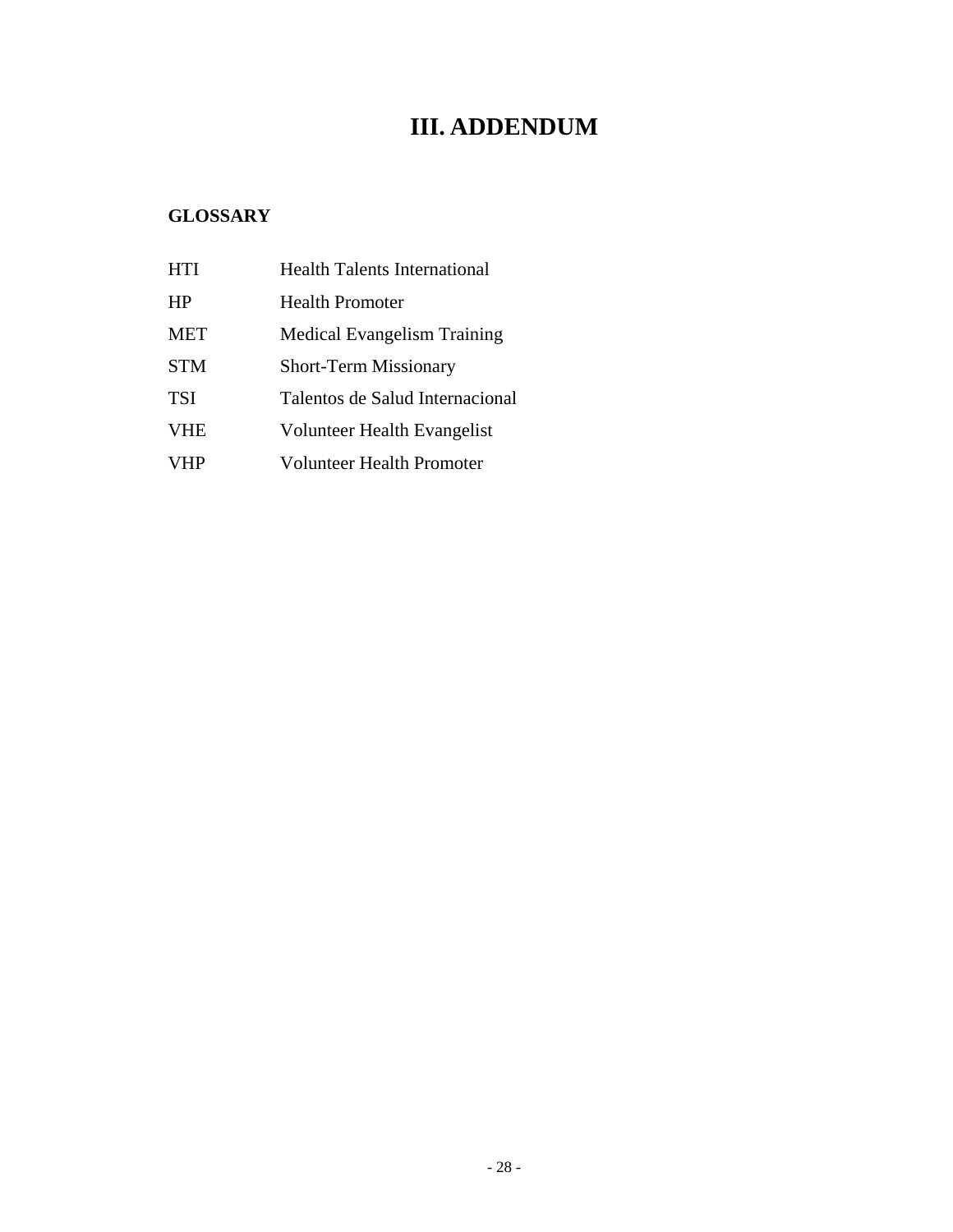#### **Bibliography**

Adams, Walter Randolph and John H. Hawkins. **Health Care in Maya Guatemala: Confronting Medical Pluralism in a Developing Country.** Norman: University of Oklahoma Press, 2007.

Allen, Roland. **Missionary Methods: St. Paul's or Ours?** Cambridge**:** Lutterworth Press, 2006.

Allison, Fielden. **Financial Accountability in the Mission Field.** Missions Department, Abilene Christian University.

Austin, Clyde Neal and Joseph R. Dunn. **Cross-cultural Re-entry.** Counseling Today. Jackson, MS: American Association of Christian Counselors, 1989.

Barton, Edward. **Physician to the Mayas: the Story of Dr. Carroll Behrhorst.**  Philadelphia: Fortress Press, 1970.

Benskin, Linda. **Handbook for Health Care in Developing Contries: A Guide for Promoting Health in Your Community.** Searcy: International Health Care Foundation, 2002.

Condon, John C. **Good Neighbors; Communicating with the Mexicans.** The InterAct series, 1. [Yarmouth, ME]: Intercultural Press, 2001.

Dodd, Carley H. **Dynamics of Intercultural Communication.** Boston: McGraw-Hill, 1998.

Dohn, Michael N. and Anita L. Dohn. **Short-Term Medical Teams: What They Do Well and Not So Well.** Evangelical Mission Quarterly, April 2006.

Dooley, Thomas A. **The Night They Burned the Mountain.** New York: Farrar, Straus and Cudahy, 1960.

Ewert, D. Merrill. **A New Agenda for Medical Missions.** Brunswick, GA: MAP International, 1990.

Fountain, Daniel. **God, Medicine and Miracles: the Spiritual Factor in Healing.**  Wheaton, IL: Shaw Publications, 1999.

Fountain, Daniel E. **Health, the Bible, and the Church.** BCG monograph. Wheaton, IL: Billy Graham Center, 1989.

Glittenberg, Jody. **To the Mountain and Back: the Mysteries of Guatemalan Highland Family Life.**  Prospect Heights, IL:Waveland Press, 1994.

Grundmann, Christoffer H. **Sent to Heal! Emergence and Development of Medical Missions.** Lanham, MD: University Press of American, 2005.

Gurganus, George P. **Guidelines for World Evangelism.** Abilene: Biblical Research Press, 1980.

Hale, Thomas D. and Cynthia B. Hale. **Medical Missions: the Adventure and Challenge.** CMDS Study Guide Series. Richardson, TX: Christian Medical and Dental Society, 1989.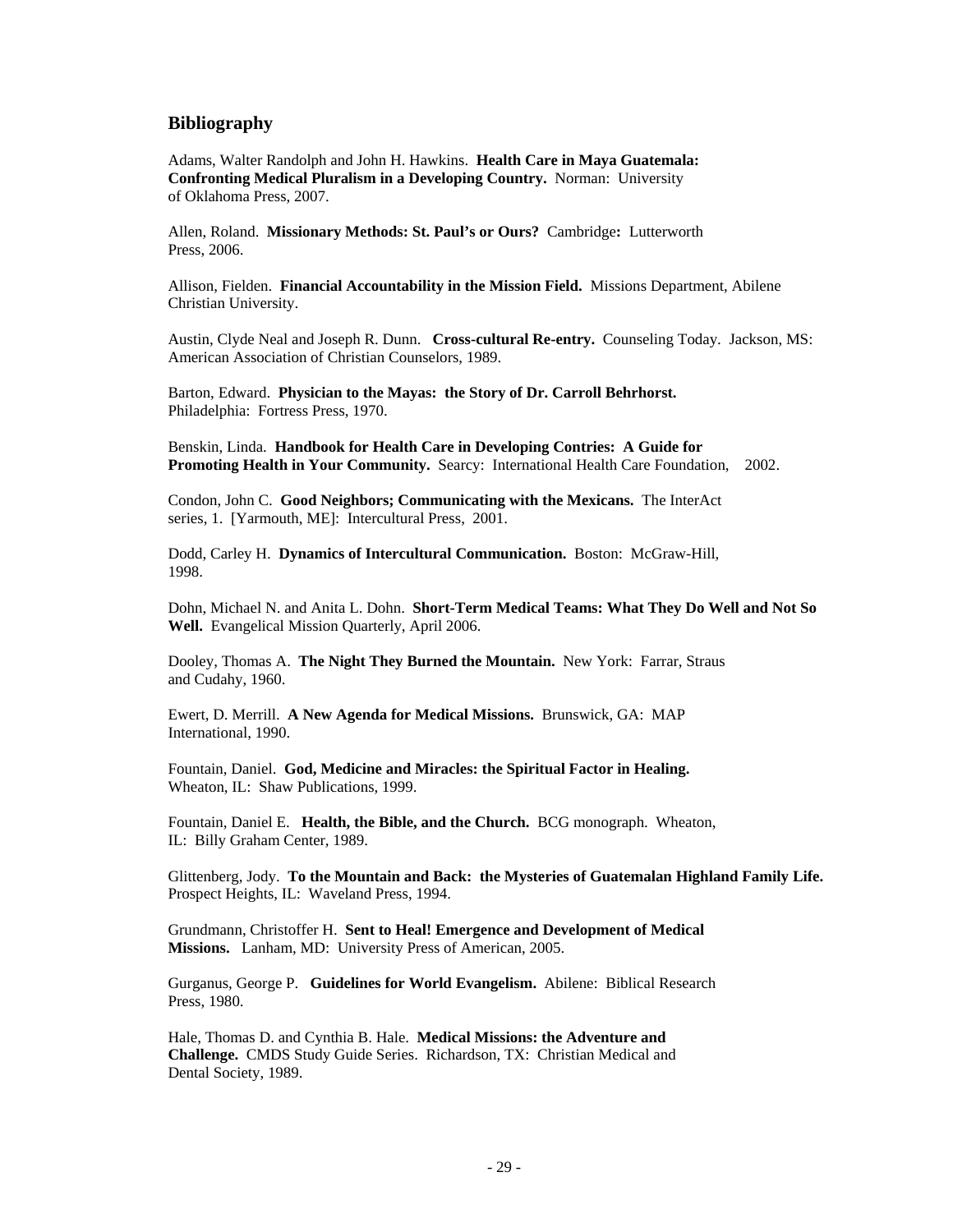Hale, W. Daniel and Harold G. Koenig. **Healing Bodies and Souls: A Practical Guide for Congregations.** Prisms. Minneapolis, MN: Fortress Press, 2003.

Hawkins, John Palmer and Walter Randolph Adams. **Roads to Change in Maya Guatemala: A Field School Approach to Understanding the K'iche'.** Norman: University of Oklahoma Press, 2005.

Hiebert, Paul G and Frances F. Hiebert. **Case Studies in Missions.** Grand Rapids: Baker Book House, 1987.

Hood, R. Maurice. **Don't be a Sick Missionary: a Guide to the Spiritual, Mental, and Physical Health in the Mission Field.** Searcy: International Health Care Foundation, 1998.

Hood, R. Maurice. **Please, Doctor: a Christian Surgeon in Iboland.** Dallas, TX: Gospel Teachers Publishing, 1989.

Kidder, Tracy. **Mountains Beyond Mountains.** New York: Random House, 2003.

Krauss, Clifford. **Inside Central America: Its People, Politics, and History.**  New York: Touchstone Books, 1982.

Lanier, Sarah H. **Foreign to Familiar: A Guide to Understanding Hot-and Cold-Climate Cultures.** Hagerstown, MD: McDougal Publishing, 2000.

Long, W. Meredith. **Health, Healing, and God's Kingdom: New Pathways to Christian Health Ministry in Africa.** Carlisle, CA: Regnum Books; Wheaton, IL: Billy Graham Center, 2000.

Nida, Eugene Albert. **Message and Mission: the Communication of the Christian Faith.** Pasadena, CA: William Carey Library, 1990.

Nida, Eugene Albert. **Understanding Latin Americans: With Special Reference to Religious Values and Movements.** South Pasadena, CA: William Carey Library, 1974.

Nunez, Emilio Antonio C. **Crisis and Hope in Latin America: An Evangelical Perspective.** Pasadena, CA: William Carey Library, 1996.

Paden, Gerlad. **Supporting National Preachers.** Abilene Christian University.

Pilch, John J. **Healing in the New Testament: Insights from Medical and Mediterranean Anthropology.** Minneapolis: Fortress Press, 2000.

Rowland, Stan. **Multiplying Light and Truth through Community Health Evangelism.** Mumbai, India: GLS Publishing, 2001.

Sanabria. **Dollars, Doctrine and Division.** The Christian Chronicle, October 2006.

Schwartz, Glenn J. **When Charity Destroys Dignity: Overcoming Unhealthy Dependency in the Christian Movement: a Compendium.** Lancaster, PA: World Mission Associates, 2007.

Sweet, Leonard I. **Health and Medicine in the Evangelical Tradition:" Not by Might nor Power".** Health/Medicine and the faith traditions Valley Forge, PA: Trinity Press International, 1994.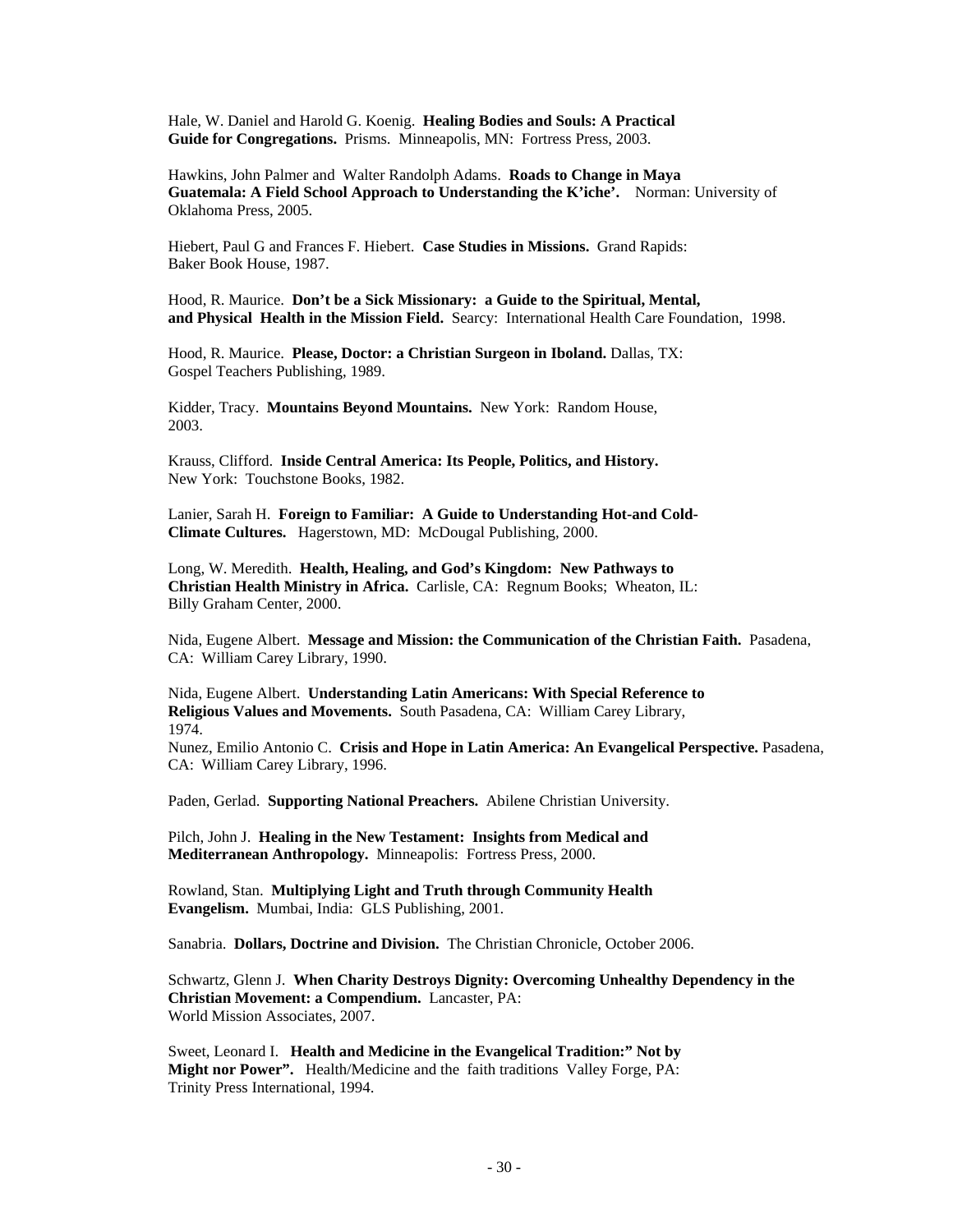Terry, John Mark, Ebbie C. Smith, and Justice Anderson, eds. **Missiology: an Introduction to the Foundations, History and Strategies of World Missions.**  Nashville, TN: Broadman and Holman, 1998.

Van Rheenen, Gailyn. **Communicating Christ in Animistic Contexts.**  Grand Rapids, MI: Baker Book House, 1991.

Van Rheenen, Gailyn. **Missions: Biblical Foundations and Contemporary Strategies.** Grand Rapids, MI: Zondervan, 2008.

Van Rheenen, Gailyn. **Mission Alive!: Revitalizing Missions in Churches of Christ.** Abilene: ACU Press, 1994.

Van Rheenen, Gailyn and Bob Waldron. **The Status of Missions in Churches of Christ: a Nationwide survey of Churches of Christ.** Abilene, TX: ACU Press, 2002.

Wilkinson, Daniel. **Silence on the Mountain: Stories of Terror, Betrayal, and Forgetting in Guatemala.** American encounters/global interactions. Durham, NC: Duke University Press, 2004.

Books from the Hesperian Foundation: (available in English and Spanish. ) These are basic for training local health workers (Health Promoters)

Dickson, Murray. **Where There is No Dentist.** Palo Alto, CA: Hesperian Foundation, 1983.

Werner, David, Carol Thurman and Jane Maxwell. **Where There is No Doctor: A Village Health Care Handbook.** Palo Alto, CA: Hesperian Foundation, 1992.

Werner, David and Bill Bower. **Helping Health Workers Learn: A Book of** 

**Methods, Aids, and Ideas for Instructors at the Village Level.** Palo Alto, CA: Hesperian Foundation, 1987**.** 

**International Health Care Foundation: [www.ihcf.net](http://www.ihcf.net/)**

**Christian Medical and Dental Association: [www.cmdahome.org](http://www.cmdahome.org/)**

**Hesperian Foundation: [www.hesperian.org](http://www.hesperian.org/)**

**MAP International: [www.map.org](http://www.map.org/)**

**Health Talents International: [www.healthtalents.org](http://www.healthtalents.org/)**

**Mission Resource Network: [www.MRNet.org](http://www.mrnet.org/)**

**David Werner's website: [www.healthwrights.org](http://www.healthwrights.org/)**

**Lifewind International - The Village Changers: [www.lifewind.org](http://www.lifewind.org/)**

**TILZ (Tears International Learning Zone) for finding publications: [www.tilz.tearfund.org](http://www.tilz.tearfund.org/)**

**Medical Ambassadors International: [www.ccih.org](http://www.ccih.org/)**